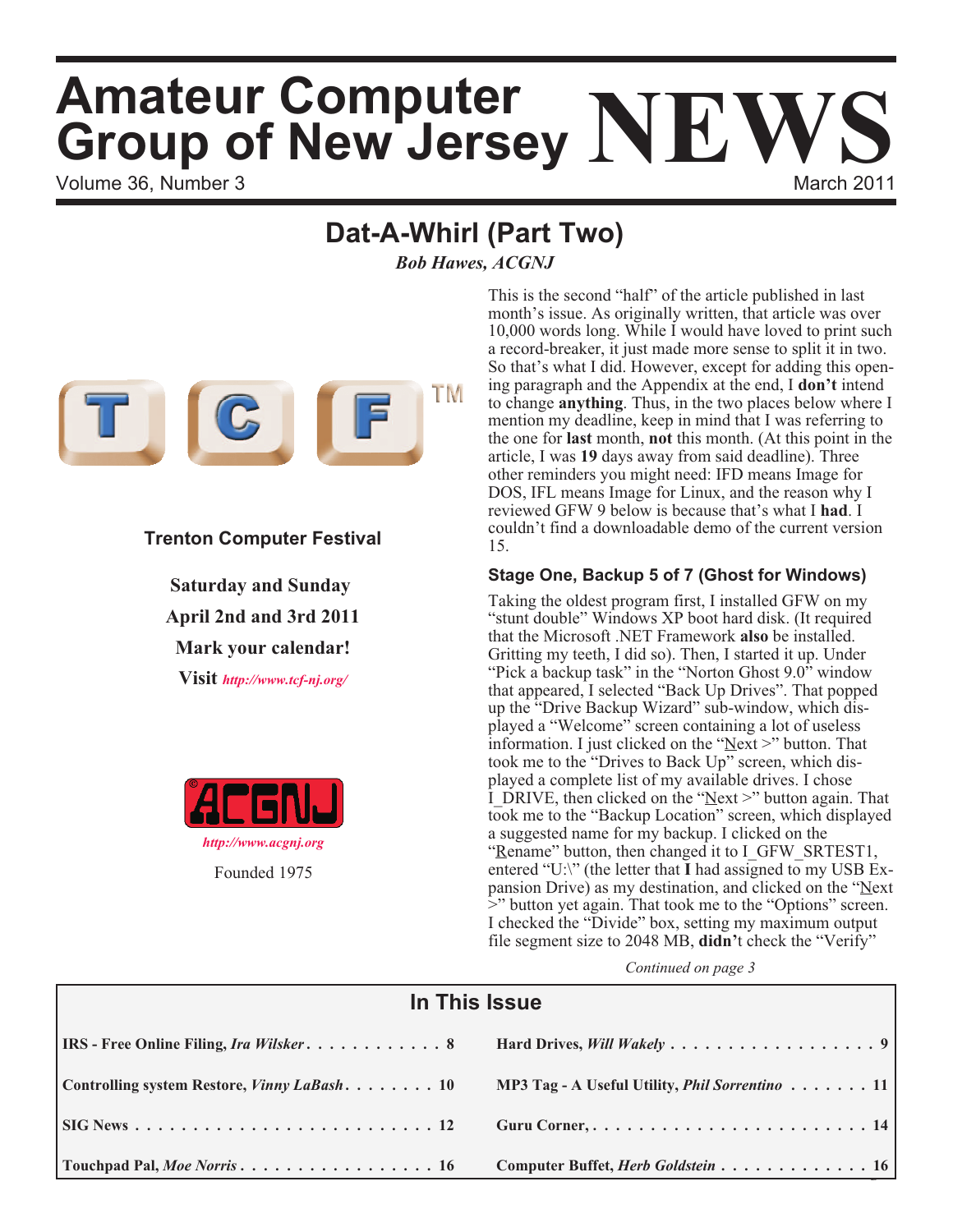#### **Officers, Directors and Leaders**

| <b>Officers</b>                |                  |                    | <b>Board of Directors</b>  |                   |                    |
|--------------------------------|------------------|--------------------|----------------------------|-------------------|--------------------|
| President                      | Paul Syers       |                    | Director Emeritus          | Sol Libes         | $(609)$ 520-9024   |
| Vice President                 | Evan Williams    | $(908)$ 359-8070   | Through 2012               | Brenda Bell       |                    |
| Treasurer                      | Malthi Masurekar | $(732) 560 - 1534$ |                            | Simon Grindlinger |                    |
| Secretary                      | Seery Syers      |                    |                            | Don McBride       |                    |
| Past President                 | Mike Redlich     | $(908)$ 246-0410   |                            | David McRitchie   |                    |
|                                |                  |                    | Through 2011               | Gregg McCarthy    |                    |
| <b>Special Interest Groups</b> |                  |                    |                            | Arnold Milstein   | $(908)$ 753-8036   |
| C Languages                    | Bruce Arnold     | $(908)$ 735-7898   |                            | John Raff         | $(973)$ 992-9002   |
| Firefox Activity               | David McRitchie  |                    |                            | <b>Bob Hawes</b>  |                    |
| Genealogy                      | Frank Warren     | $(908) 756 - 1681$ | <b>Standing Committees</b> |                   |                    |
| Hardware                       | Mike Reagan      |                    | APCUG Rep.                 | Frank Warren      | $(908)$ 756-1681   |
| Investing                      | Jim Cooper       |                    | Facilities                 | John Raff         | $(973)$ 992-9002   |
| Java                           | Michael Redlich  |                    | Financial                  | Evan Williams     | $(908)$ 359-8070   |
| Layman's Forum                 | Matthew Skoda    | (908) 359-8842     | Historian                  | Lenny Thomas      |                    |
| <b>LUNICS</b>                  | Andreas Meyer    |                    | Membership                 | open              |                    |
| NJ Gamers                      | Gregg McCarthy   |                    | Newsletter                 | <b>Bob Hawes</b>  |                    |
| WebDev                         | Evan Williams    | $(908)$ 359-8070   | Publicity                  | Gregg McCarthy    |                    |
| <b>Window Pains</b>            | John Raff        | $(973)$ 992-9002   | Trenton ComputerFest       | Mike Redlich      | $(908)$ 246-0410   |
|                                |                  |                    | Vendor Liaison             | Arnold Milstein   | $(908) 753 - 8036$ |
|                                |                  |                    | Webmaster                  | John Raff         | (973) 992-9002     |

### **ACGNJ News**

#### **Editor**

Barbara DeGroot 145 Gun Club Road Palmerton PA 18071 Tel: (570) 606-3596 bdegroot@ptd.net

**ACGNJ News** is published by the Amateur Computer Group of New Jersey, Incorporated (ACGNJ), PO Box 135, Scotch Plains NJ 07076. ACGNJ, a non-profit educational corporation, is an independent computer user group. Opinions expressed herein are solely those of the individual author or editor. This publication is **Copyright © 2011 by the Amateur Computer Group of New Jersey, Inc., all rights reserved. Permission to reprint with appropriate credit is hereby given to non-profit organizations.**

**Submissions:** Articles, reviews, cartoons, illustrations. Most common formats are acceptable. Graphics embedded in the document must also be included as separate files. Fax or mail hard copy and/or disk to editor; OR e-mail to Editor. **Always confirm**. Date review and include name of word processor used, your name, address and phone *and* name, address and phone of manufacturer, if available.

**Tips for reviewers:** Why does anyone need it? Why did you like it or hate it? Ease (or difficulty) of installation, learning and use. Would you pay for it?

**Advertising:** Non-commercial announcements from members are free. Commercial ads 15 cents per word, \$5 minimum. Camera ready display ads: Full page (7 x 10 inches) \$150, two-thirds page  $(4\frac{1}{2} \times 10)$  \$115, half-page \$85, one-third \$57, quarter \$50, eighth \$30. Discount 10% on 3 or more consecutive insertions. Enclose payment.

**Publication Exchange:** Other computer user groups are invited to send a subscription to ACGNJ at the address below. We will respond in kind.

**Address Changes** should be emailed to *membership@acgnj.org* or sent to ACGNJ at the address below.

**Membership**, including subscription: 1 year \$25, 2 years \$40, 3 years \$55. Additional family members: \$10 each per year. Student : 1 year \$20. Senior citizen (over 65) 1 year \$20, 3 years \$45. Send your name, address and payment to ACGNJ, PO Box 135, Scotch Plains NJ 07076.

**Typographic Note**: The ACGNJ News is produced using Corel Ventura 5. Font families used are Times New Roman (TT) for body text, Arial (TT) for headlines.

#### **E-Mail Addresses**

Here are the e-mail addresses of ACGNJ Officers, Directors and SIG Leaders (and the Newsletter Editor). This list is also at (*<http://www.acgnj.org/officers.html>*).

| Bruce Arnold         | barnold@ieee.org         |
|----------------------|--------------------------|
| Jim Cooper           | jim@thecoopers.org       |
| Barbara DeGroot      | bdegroot@ptd.net         |
| Mark Douches         | pcproblems@pobox.com     |
| David Eisen          | ultradave@gmail.com      |
| <b>Bill Farrell</b>  | wfarr18124@aol.com       |
| Manuel Goyenechea    | Goya@acgnidotnetsig.org  |
| <b>Bob Hawes</b>     | bob.hawes@acgnj.org      |
| Sol Libes            | sol@libes.com            |
| Malthi Masurekar     | malthirm@verizon.net     |
| Don McBride          | don@mcbride.name         |
| Gregg McCarthy       | greggmajestic@gmail.com  |
| David McRichie       | dmcritchie@hotmail.com   |
| Andreas Meyer        | lunics@acgnj.org         |
| Arnold Milstein      | mrflark@yahoo.com        |
| John Raff            | john@jraff.com           |
| Mike Redlich         | mike@redlich.net         |
| Matt Skoda           | som359@aol.com           |
| Keith Sproul         | ksproul@noc.rutgers.edu  |
| Paul Syers           | paul.syers@acgnj.org     |
| Lenny Thomas         | lenny.thomas@acgnj.org   |
| <b>Scott Vincent</b> | scottvin@optonline.net   |
| Frank Warren         | kb4cyc@webwarren.com     |
| Evan Williams        | ewilliams@collaboron.com |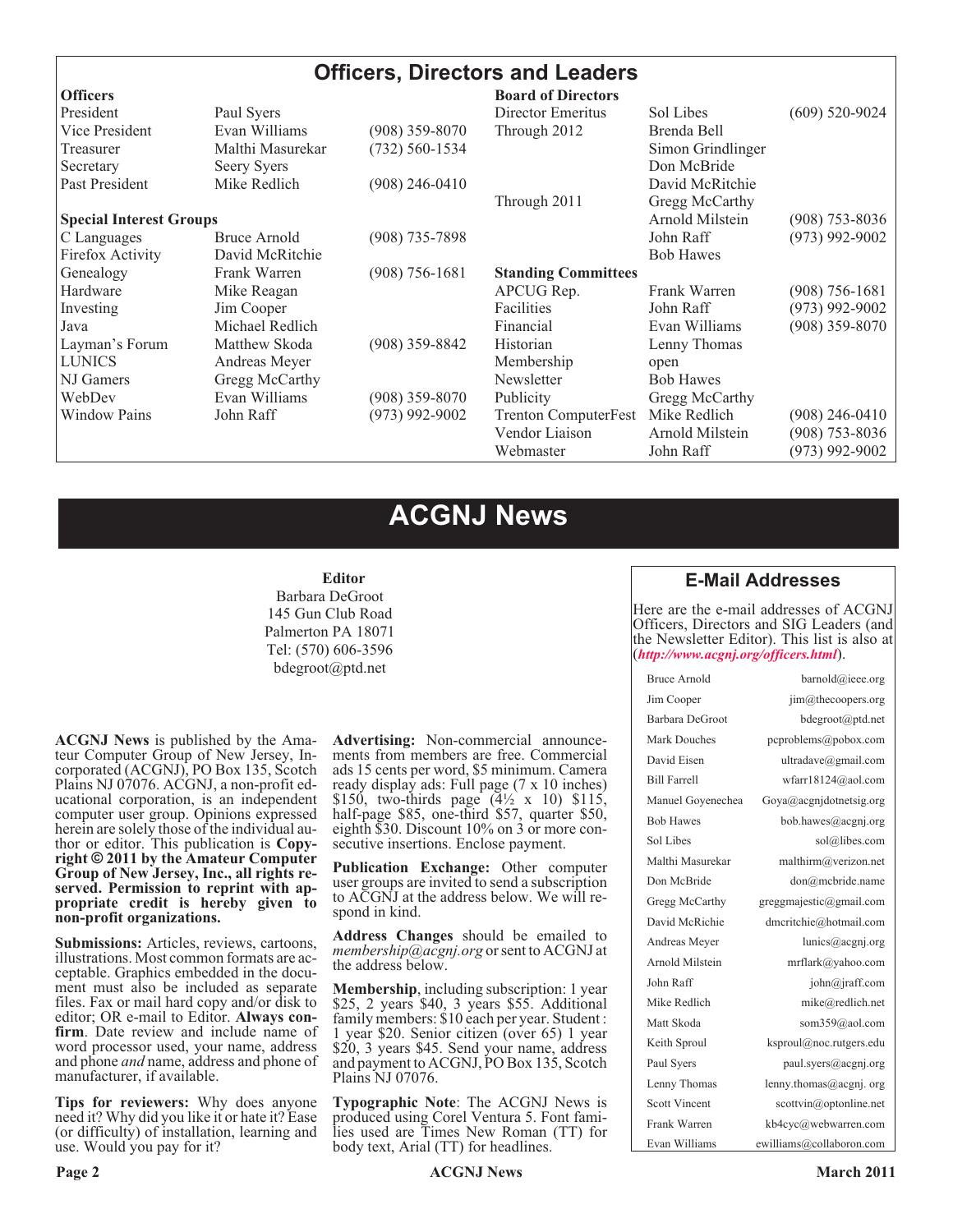box, accepted "Standard" (the default) as my

"Compression" setting, and clicked on the "Next >" button yet again once more. That took me to the "Completing the Drive Backup Wizard" screen, where I could look over all of my selections. Then, I clicked on the "Next >" button one last time, and my backup **finally** started. It completed 39 minutes, 43 seconds later. Looking at my USB drive, I saw 20 sequentially named files: 19 measuring 2 GB each, and the last one measuring 1.8 GB, for a total of 39.8 GB.

GFW offers several ways to access its backup images. As above, in the "Norton Ghost 9.0" opening window, under "Pick a backup task", I could select "Restore a Drive" instead, and then restore my backup image to an empty hard disk just as I did with those earlier programs. Or, I could use the Symantec Backup Image Browser (a separate program included with GFW) to view the contents of the image, and then extract as few or as many of its files as I wanted (or even **all** of them). Or, most convenient for my purposes here, I could mount my backup image as a virtual drive. So, in the left hand panel of Windows Explorer, I clicked on U: in the tree under "My Computer", **right** clicked on I\_GFW\_SRTEST1.v2i (my image) in the right hand panel, and selected "Mount" from the menu that appeared. That, in turn, launched the "Mount V2i Drive" pop-up window. There, I selected a letter for my virtual drive (I chose V:), then I clicked on the "OK" button at the bottom. (Even though I accessed my backup image through

*Continued above right Centinued below left*

(totally unallocated), kept my USB drive connected, and booted from my original installation CD. I had to jump through a few hoops, but eventually, I was able to do it. My total restore time was 37 minutes, 47 seconds. My MD5 compare time was 32 minutes, 43 seconds, with no errors. With a product this far out of date, there's no point in my giving any further details; but I can report that it i**s** doable. The current product, having been upgraded six times since **my** version, can probably do it better. However, adding those restore and compare times yields a total of 1 hour, 10 minutes, 30 seconds. Barely **six** minutes longer than the virtual compare. I guess that "mount drive" feature might **not** be such a great time saver after all. Personally, I'd be leery of only being able to restore my C: drive from that one single CD. Otherwise, it looks OK. Too bad I can no longer bring myself to recommend **any** Windows product. Thus, having created my backup image; and having **twice** verified that it could be successfully restored if needed, I was now finished with GFW (hopefully, for good). So I uninstalled it from my XP system, and then installed ATI in its place.

#### **Stage One, Backup 6 of 7 (Acronis True Image)**

In the "Welcome" window that I got when I started ATI, I clicked on "Go to main screen"; and from there, I clicked on "Disk and partition backup". That popped up a "Disk Backup" sub-window. There, under "What to back up", I checked "J\_DRIVE (J:)", and I **un**checked "Local Disk

Windows Explorer, the mounting process **was**, in fact, really performed by the aforementioned Symantec Backup Image Browser; and furthermore, it did it in just **8** seconds flat). Going back to the left hand panel of Windows Explorer, I clicked on V: (which was now magically included in the tree under "My Computer"). Next, in the corresponding right hand panel, I located the MD5 file for I\_DRIVE, and double-clicked on it. 1 hour, 4 minutes, 18 seconds later, MD5summer finished with **no** errors. How about that? I successfully tested my backup image **without** actually having to restore it first. What a great time saver! (For a few brief moments, I thought I'd discovered something that would be of actual value to **me**, personally. Then I experimented further, and found that this works only for some backups. GFW (at least this version) **can't** mount its older \*.GHO/GHS images as virtual drives. Naturally, **those** are the ones that I've got lots and lots of lying around).

A Windows user can supposedly back up his or her C: drive as described above, **while** Windows is still running; but restoring it is more complicated. The computer must be booted either from the program's original installation CD, or from the "Symantec Recovery Disk" (which comes **only** with Norton System Works Premier). Happily for me, the objectives of this article **didn't** require me to try that type of restoration. Having said that, I decided to try it anyway. So I shut down and pulled my Windows boot hard disk and my data hard disk. Then, I inserted my spare 80 GB target

(C:)". "U:\My backups" was **already** typed in as my "Destination". That **wasn't** what I would have typed in myself, but I decided to accept it, as well as several other defaults that were listed there. (I **didn't** see an option specifying a maximum file size). Then, I clicked on the "Back up now" button. A "time remaining" estimate of 37 minutes appeared, plus a slide bar indicating the backup's progress; but **only** as a graphic element that slowly crept across the screen. There were **no** "percent completed" or "elapsed time" indicators. When it was done, I looked inside the newly created "My backups" directory on my USB drive, and saw **one** file named "J\_DRIVE\_(J).tib", measuring 32.9 **GB**. Right-clicking on that file and selecting "Properties", I then subtracted the "Created" time from the "Modified" time to get a duration of 30 minutes, 59 seconds. That's the best I could do for a total backup time.

ATI can also mount its images, via its "Tools and Utilities" feature, which can be accessed through the program itself, or via Windows Explorer. Opting for Explorer, I right clicked on J\_DRIVE\_(J).tib. On the menu that appeared, I hovered the mouse pointer over "Archive" until a smaller sub-menu came up, and then I clicked on "Mount". The ATI mounting process was as fast as GFW (about eight seconds), but I **wasn't** asked for my choice of drive letter. ATI made its own selection, automatically. The MD5 sum comparison ran **much** slower: 1hour, 21 minutes, 19 seconds, with no errors.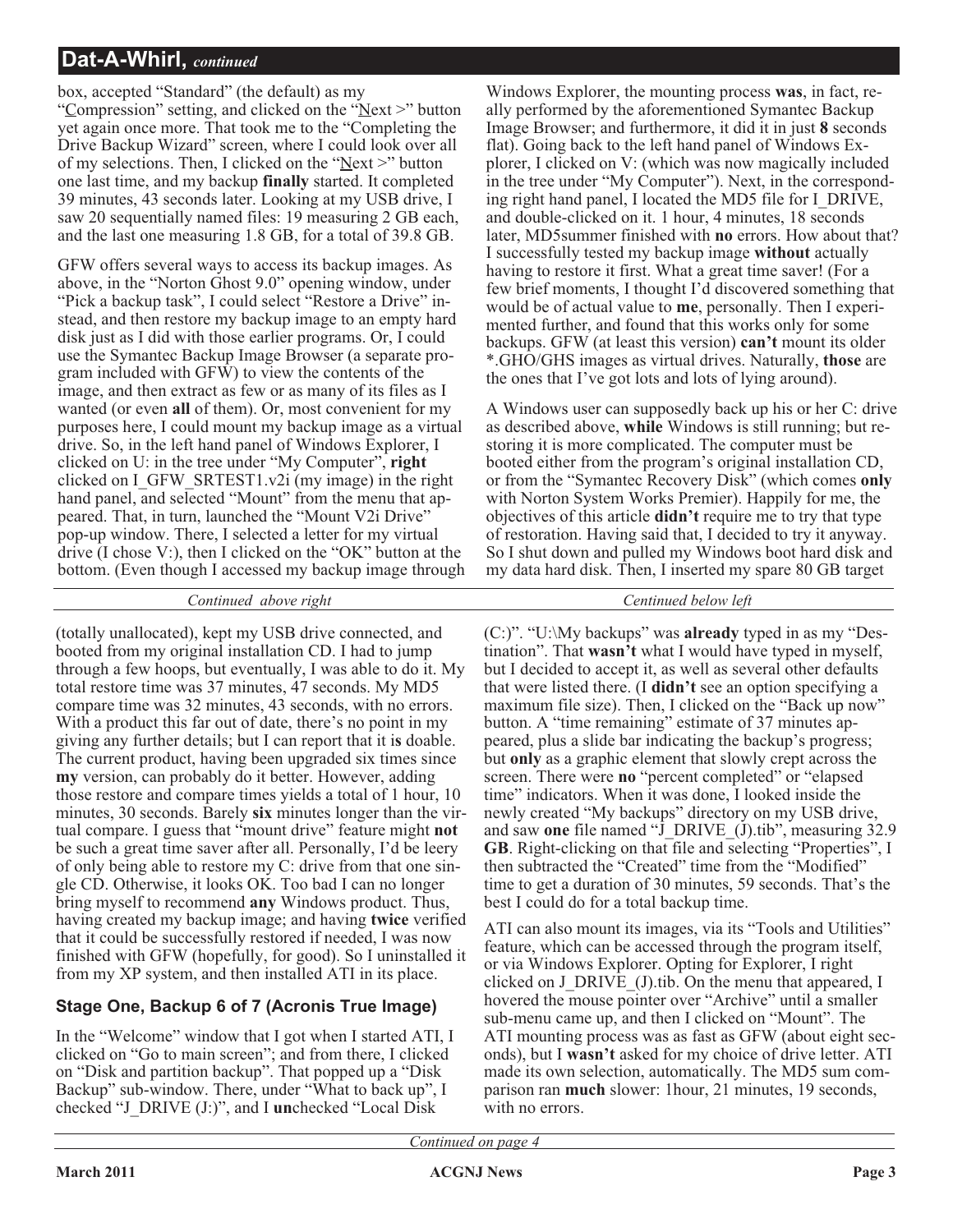Another option on the ATI "main screen" was "Create bootable media". That took me to the "Acronis Media Builder", where a "wizard" walked me through the process of creating a boot CD. Well, sort of. I tried this procedure about a dozen times. All but **once**, my computer suddenly rebooted somewhere along the way. That one time, I got through to the end, and created a 82.2 MB file that **I** named ATIBCD11.ISO. Then, I burned that image to a CD-RW disk, shut down my computer, removed my Windows boot and data hard disks, inserted my unallocated 80 GB target hard disk, kept my USB drive connected, and booted from that newly burned CD-RW disk. Things looked OK for a while there. I got a good looking graphic screen, and it seemed to be booting nicely; but then it bombed. So I burned a different CD-RW disk, with a different CD creation program. (The first time, I used Nero under Windows. The second time, I used K3B under Ubuntu Linux). It bombed again, at the exact same point (as far as I could tell, anyway). Having tried two different disks and two different creators (not to mention two different operating systems), that left only one conclusion: I'd made a **bad** CD image.

Not having the time **or** the patience to fool with Acronis Media Builder anymore, I went to the Acronis website, to see if they had any pre-made CD images for download. They did, but only for registered users; and what's more, a user had to create an account in order to get to them. (Personally, I wouldn't want to "create an account", even if I

*Continued above right Centinued below left*

restoration time of 30 minutes, 56 seconds. My MD5 comparison ran 32 minutes, 3 seconds, with no errors. Adding those restore and compare times yielded a total of 1 hour, 2 minutes, 59 seconds. More than **eighteen** minutes faster than the virtual compare. (That "mount drive" feature **isn't** looking all that good anymore). Aside from my Media Builder problems above, my overall impression of ATI was positive; but those missing indicators (among other things) made it seem too "dumbed down" for my own personal preferences. Having finished with ATI, I uninstalled it from my XP system. Then, I installed IFW in its place.

#### **Stage One, Backup 7 of 7 (Image for Windows)**

Because the IFW trial download was a mere 6.9 MB, I was afraid that it might be one of those "setup" downloads, which need to call out over the web to get most of their files. (That wouldn't have worked, because my XP system is **not** allowed to connect to the Internet anymore). Fortunately, that **wasn't** the case, and IFW installed just fine. (I'm impressed with the folks at TeraByte Industries, the "Image" manufacturers. Not only are they producing IFD, a cutting-edge program that can still boot from a DOS floppy, but they're also, obviously, still writing "tight" code. Hopefully, for **all** their products). Anyway, when I started IFW, I got a "Welcome to Image for Windows" window, with a list of operations similar to those for IFD. "Backup (Full)" was **already** selected, so I just clicked the "Next >" button at the bottom. That took me to the "Select the hard drive or

**was** a registered user). At one point, they expressly said that ISO images weren't permitted for trial versions. So maybe my Media Builder problems were **not** accidental. Maybe that feature was deliberately disabled. If so, they could have popped up a box saying something like; "This function is not available for trial use". As it is, I can't tell if my problems were due to their providing me with an unstable product, or due to deliberate sabotage. **Either** of those possibilities reflects poorly on them, and "leaves a bad taste in my mouth".

Still wanting to do a restoration, I started ATI and clicked on "Go to main screen" as before. There, the bottom half of the screen was filled with "My backups"; and under that, "J\_DRIVE (J:)" was listed, with a "Recover last version" button sitting right next to it. Clicking that brought up a "Disk Recovery" sub-window containing a "Choose recovery destination" box. I clicked on the down-arrow on the right hand side of that box, and got a drop-down list with four locations, one of which was the "Unallocated space" in my empty target hard disk. I chose that, and then clicked on the "Recover now" button at the bottom of the sub-window. That launched a "Recovery Progress" pop-up window, with a "Time remaining" estimate of 34 minutes, and a slide bar graphic. Like the backup, there were **no** "percent completed" or "elapsed time" indicators; and when it finished, the pop-up window just disappeared, leaving **no** parting messages of any kind. From my watch, I calculated a total

partitions to backup" screen, which displayed a "Computer" tree listing **all** of my current hard disks and all of their partitions (**including** the Windows boot partition, C:). I checked "(K:)  $K$ <sup>DRIVE"</sup>, then clicked the "Next >" button again. That took me to the "Select where you want to save the backup" screen. There, I clicked "U: (Expansion Drive)", then clicked the "Next >" button yet again. That took me to the "Enter a filename for the backup" screen. There, I changed their suggested name to "K\_IFW\_SRTEST1", then clicked the " $Next$ " button yet again once more. That took me to a screen that was just labeled "Backup", but which actually contained fifteen options. I accepted the defaults for everything except "File Size", which I re-set to 2 GB. Then, I clicked the "Next  $>$ " button one last time. That took me to the "Summary" screen, where I could review my selections, and then click the "Start" button to begin. That took me to the "Operation" screen. It was fully graphical, but otherwise very similar to the screen used by IFD (and IFL). Its "Time Remaining" indicator read "35 minutes". When IFW finished, its "Time Elapsed" indicator gave me a total backup time of 35 minutes, 20 seconds. When I looked at my USB drive, I found 19 sequentially named files: 18 measuring 2 GB each, and the last measuring 115 **M**B, for a total of 36.1 GB.

IFW offers a number of ways to access its backup images. I could work through IFW itself, using its "Restore (Automatic)" or "Restore (Normal)" options. I could abandon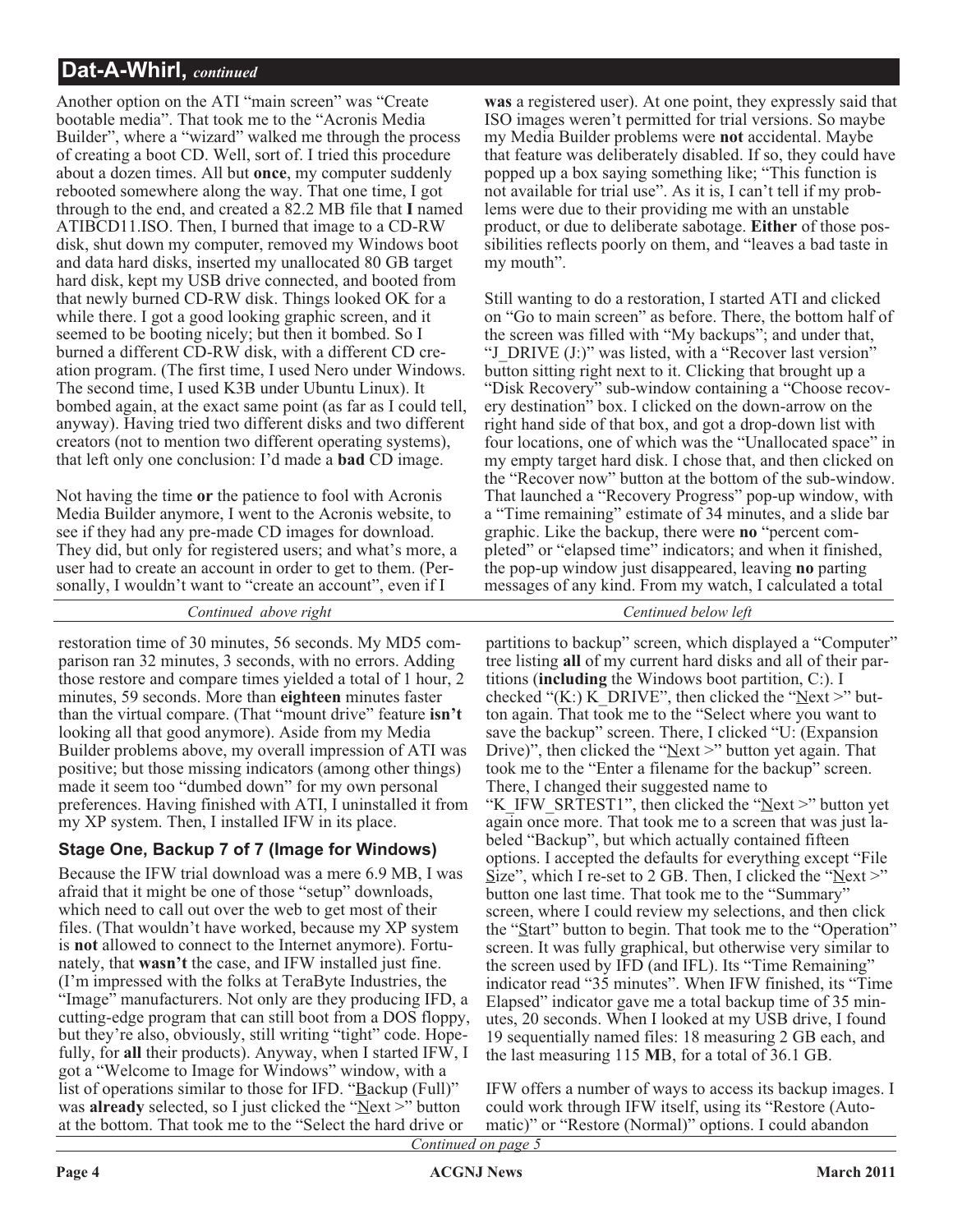IFW **and** Windows completely, and use either Image for DOS or Image for Linux. I could use TBIView (a separate Windows program included with IFW) to view the contents of my image, and then extract as few or as many of its files as I wanted. Or I could use TBIMount (another separate Windows program included with IFW) to mount my backup image as a virtual drive. Following my previous pattern, that's what I decided to do first. As with GFW and ATI, this can be done directly through TBIMount, or indirectly via Windows Explorer. Opting once again for Explorer, I went to the U: drive, right clicked on

K\_IFW\_SRTEST1.TBI (the **first** segment of my backup image), and selected "Mount as Drive Letter" from the menu. Like GFW and ATI, it only took about eight seconds to mount. Annoyingly, like ATI, it **didn't** let me pick the drive letter to use. Going to that drive, I ran the MD5 sum comparison, and it took 36 minutes, 2 seconds, with no errors.

Wanting to do a restoration through IFW itself, I started it up. At the "Welcome to Image for Windows" window, I selected Restore (Normal) and clicked the "Next >" button. That took me to the "Select where the backup file is located" screen. There, I picked "U: (Expansion Drive)", then clicked the "Next  $>$ " button again. That took me to the "Select the backup file to restore" screen, which displayed a list

of available backup files. I chose "K\_IFW\_SRTEST1.TBI", then clicked the "Next >" button yet again. That took me to the "Select the drive or partition(s) to restore" screen. I picked "K\_DRIVE", then clicked the "Next >" button yet again once more. That took me to the "Select where to restore the partition(s)" screen. I chose "Free Space" on my target hard disk, then clicked the " $Next$ " button yet again even furthermore. That took me to a screen that was just labeled "Restore", but which actually contained sixteen options. I accepted the defaults for everything, and just clicked the "Next >" button one last time. That took me to the "Summary" screen, where I could review my selections, and then click the "Start" button to begin. That took me to the "Operation" screen. As before, it was fully graphical, but otherwise very similar to the screens used by IFD and IFL. Its "Time Remaining" indicator read "28 minutes". When IFW finished, its "Time Elapsed" indicator gave me a restore time of 28 minutes, 39 seconds. Going to my newly restored hard disk, I ran the MD5 sum comparison, and got a time of 25 minutes, 26 seconds, with no errors.

Adding those two times gave me a total of 54 minutes, 5 seconds. Here, the "mount drive" feature started to look good again. Remember, the MD5 compare on my earlier IFW mounted drive took 36 minutes, 2 seconds. That's 10 minutes, 36 seconds **slower** than just the compare time

*Continued above right Continued below left*

above, but 18 minutes, 3 seconds **faster** than the combined restore and compare times. **Finally**, mounting an image as a drive saved some time.

Feeling good about that, I decided to indulge myself and perform one more experiment. I backed up my Windows C: drive using IFW itself. That took 8 minutes, 32 seconds. (It was a small partition, barely 17 GB long, with only 6.6 GB actually in use). It created just two files on my USB drive, one 2 GB and one 782 **M**B, for a total of 2.7 GB. IFW doesn't fool around making custom boot CDs. It clearly states; "To restore the operating system itself, you'd need to restore it using Image for DOS, Image for Linux, or Image for Windows from an alternate location". (When you buy IFW, they include **both** IFD and IFL with it, for free). I used IFD. My restore time was 9 minutes, 3 seconds, and, of course, it booted correctly. If I absolutely **had** to recommend a Windows program (say, if the fate of the universe depended on it), this is the one that I'd go with.

Now, let's take another time check. As I'm typing this, it's **13** days to my deadline, and we've gone past **9200** words. This article is **definitely** going to be a record breaker. **If** I can get it done in time, that is. Stage Two will require a **minimum** of seven days to perform, but I probably **won't** need all that many more words to report its results. Onward!

#### **Stage Two, SpinRite Tests**

I'd like to say that my Stage Two tests went uneventfully; but I can't, because SpinRite threw me a curve. Now, I've used SpinRite for a **long** time, and always to answer just **one** simple yes/no question; "Is this particular hard disk still good?" This time, I may need to ask it more. Here's what happened: I disconnected my USB drive and removed all my drawers (**except** for my data drawer). Then, I booted SpinRite from its FreeDOS floppy. Once it started running, it identified my data hard disk as "Drive 0 Add-On Controller". On its first test, it identified my primary partition (volume label L\_DRIVE) as "Item 1 NTFS or OS/2 HPFS". Then, it gave me an anomalous outcome, by finishing about **three** times **faster** than I'd thought it would. Now, I've always trusted SpinRite completely. (Besides, it's not as if I've got anything else nearly as good to replace it with). So I just logged that reading and moved on. The rest of my SpinRite tests went pretty much as expected. It identified my first logical partition (volume label D\_DRIVE) as "Item 2 Dos C: 32-bit FAT", and its finishing time came in just about as I'd predicted. The other tests resulted in similar times and similar identifications. (Each drive ID was one letter off from its volume label. Under these circumstances, that's actually **correct** operation for floppy booted DOS. Because it couldn't read NTFS, it **didn't** assign a letter to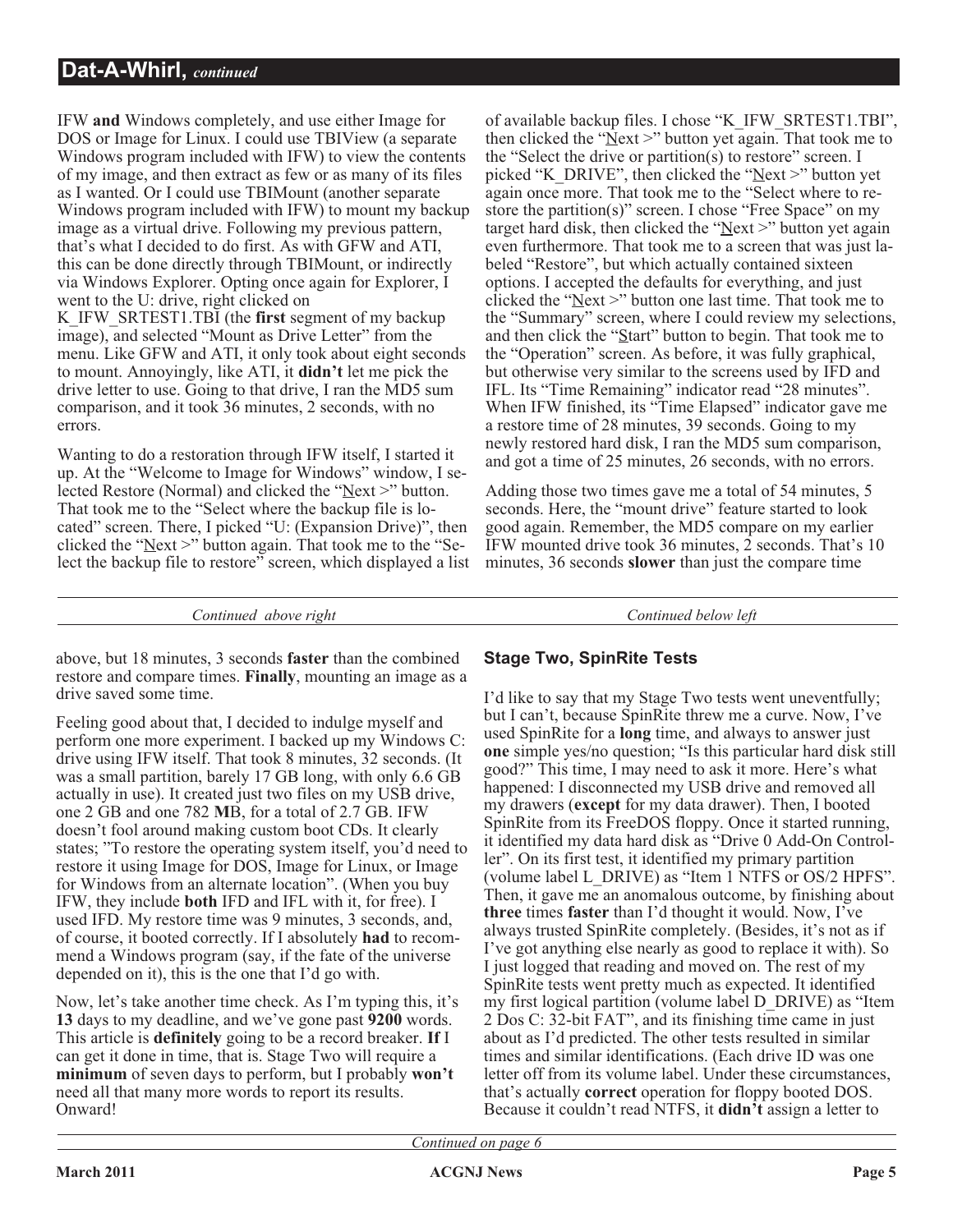that first partition. To me, this was further indication that I'd had a **really** good idea when I added those unchanging volume labels). I finished more or less on schedule, with all good results. (So I **don't** have to replace my "320 GB" data hard disk). That left me with time for some further experimentation.

Re-inserting my Ubuntu drawer and booting from its hard disk, I copied **all** the files from L\_DRIVE to a temporary directory on my USB drive (which I'd also re-connected). That took about 31 minutes (according to my wristwatch). Then, I ran the already existing MD5 sum file, and got no errors. That took 38 minutes, 59 seconds. After that, I deleted the L\_DRIVE NTFS partition, and replaced it with an FAT32 partition (which I labeled **M**\_DRIVE, just to be on the safe side). Then, to "regularize" my test as much as possible, I copied over all the files from D\_DRIVE. (I **couldn't** just copy the original files back from that temporary directory. The **whole point** of using NTFS, which I usually dislike and mistrust, was because it could hold files larger than 4 GB. If I'd copied them back, many of those files would have bombed). Since I was just using those D\_DRIVE files as "filler", I **didn't** bother to run an MD5 compare once my copy operation had completed. I just shut down, re-pulled everything but the data disk, re-booted into SpinRite, and ran it on my newly created M\_DRIVE. It finished with a (long) time that was consistent with the other FAT32 results. Then I deleted my still new but no longer needed M\_DRIVE. However, before creating an even

newer partition in its place, I ran SpinRite one last time, in the "unpartitioned space" where M\_DRIVE used to be. It finished with a (short) time that was consistent with the NTFS result. So the presence or absence of NTFS had **no** effect on the elapsed time. As Shakespeare might have said (if he'd been writing a play called *Hamlet The Computer Nerd*): It's FAT32 or it's **not** FAT32. Having found out all I could, I created a replacement NTFS primary partition, labeled it L\_DRIVE, re-copied its files back from the temporary directory on the USB drive, re-ran the MD5 sum file (successfully) one last time, and then deleted that temporary directory.

I also had one other complication. On its "S.M.A.R.T. System Monitor" screen, SpinRite displayed an unusual message. (I've only reproduced two sections of it here). "SpinRite does not have access to SMART data published by the current physical drive", and "Lack of SMART data prevents SpinRite from monitoring the drive's status while under a workload". Previously, I'd been vaguely aware that something called "S.M.A.R.T." existed, but I'd never had the "need to know" anything about it before. Now I did, so I consulted my favorite Internet oracle. (The following was paraphrased from Wikipedia, the free encyclopedia, at *[www.wikipedia.org](http://www.wikipedia.org)*): **S**elf-**M**onitoring, **A**nalysis, and **R**eporting **T**echnology is a monitoring system for computer hard disks that can detect and report on various indicators of reliability, in hope of anticipating failures. The idea is that when S.M.A.R.T. anticipates a failure, the drive would be re-

*Continued above right Centinued below left*

placed and returned to the manufacturer, who could then use that failed drive (and others like it) to discover where faults lie and how to prevent them from recurring on the next generation of hard disks. This sounds like something that would apply more to business or institutional users, rather than to a single user like me.

I'm not sure if I should set up further time trials for SpinRite, using smaller partitions formatted in **every** file system that I can think of; and eliminating my add-on card (which I'm pretty sure is what caused that S.M.A.R.T. message). I value SpinRite for its results (which I've always trusted implicitly), **not** for whatever time it might take to get them. Does it really **matter** if some tests take longer to run than others? We'll have to wait and see what I decide. We'll also have to wait and see if I can actually **do** Stage Three next month. As I implied at the beginning, I don't consider **any** of the drive imaging programs that I featured in this article to be right for my personal **data** backup needs; and nothing that I encountered in this article has changed my mind. If I don't find a suitable program soon, I don't know **what** I'll do for next month. In conclusion, let's take a final time check. As I write this, it's **five** days to my deadline (a short but acceptable time for proof-reading). We **did** break 10,000 words, and that's without even **getting** to Stage Three. I doubt this is a record that I'll ever come close to breaking again.

See you next month.

#### **Appendix I, Afterthoughts**

OK. Now it **is** "next month", and obviously I **didn't** do Stage Three. I won't be doing it in our next issue, either, because that's our Special Trenton Computer Festival Issue, and I've got something "special" planned for it. Hopefully, I'll get to Stage Three eventually. Right now, though, I've lost my record by splitting this article in two; but I haven't really **gained** anything yet. To fix that, I've added some wrap-up comparisons; and I'm **not** just going to compare my backup results with each other. I'll also be comparing them all to **brand new** backups made by Image for Linux, too. Furthermore, I'll be calculating compression ratios and relative backup speeds as well. So let's get to it.

We'll start with L\_DRIVE, the first partition on my data hard disk, which contained files totaling 35.8 GB. When backed up with FSArchiver (File System Archiver, or FSA), it produced a 32.1 GB image in 2 hours, 13 seconds. When backed up just now with IFL, it produced a 33.3 GB image in 33 minutes, 24 seconds. (Previously, L\_DRIVE had **also** been backed up with IFD. That produced a 33.3 GB image in 54 minutes, 35 seconds). Calculating compression ratios, both IFD and IFL yielded ratios of 1.075 to 1 (hereafter to be referred to as 1.075x compression), while FSA yielded 1.115x compression. Calculating speeds, IFL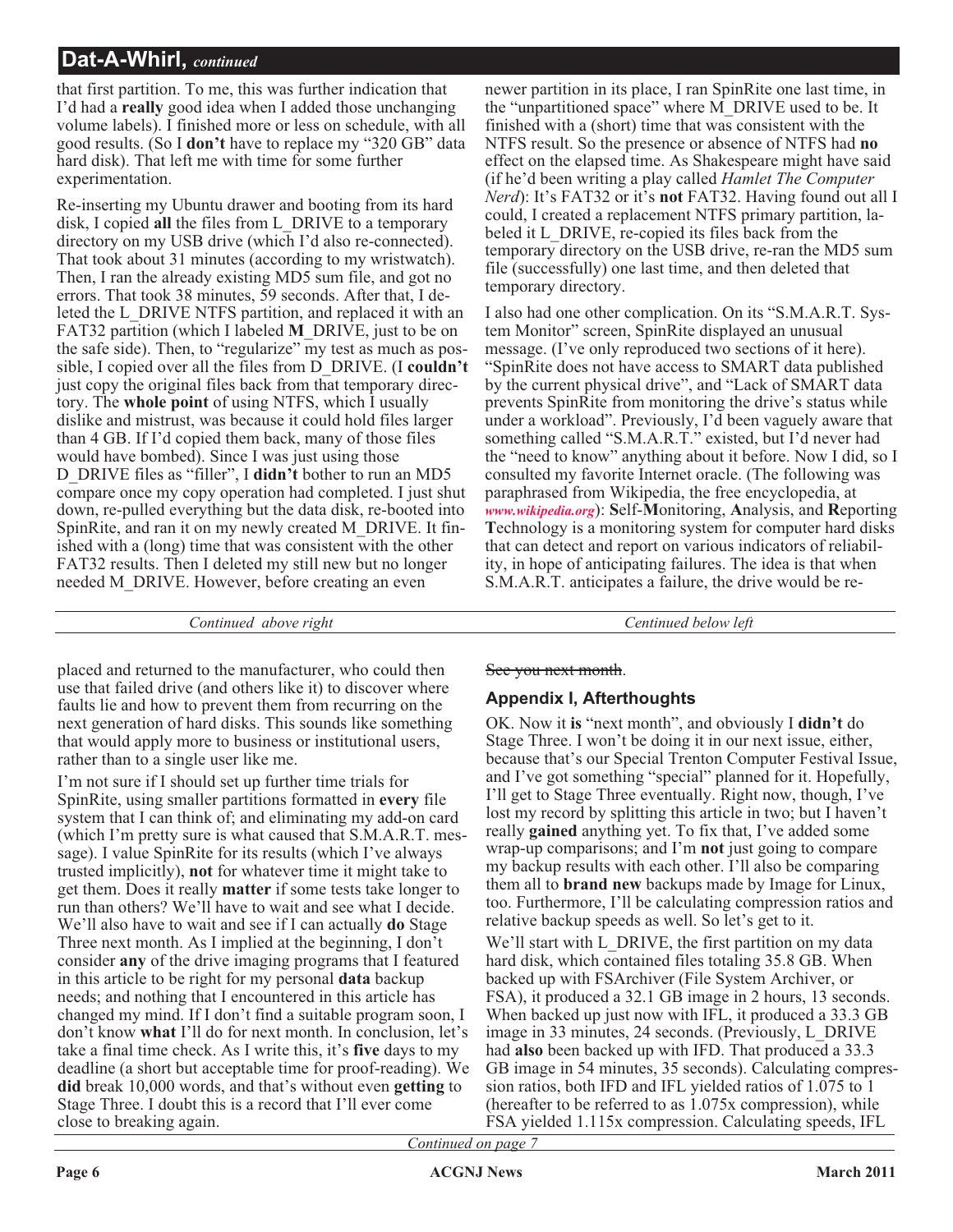measured 1.07 GB per minute, IFD measured 0.65 GB per minute, and FSA measured 0.298 GB per minute. Looking at L\_DRIVE itself with my file browser, I quickly identified 18 Ghost for DOS backup images, totaling 17.1 GB. Being already compressed, those **couldn't** be compressed any more. Plus, there were another 4 files (totaling 14.4 GB) that I think **might** already be compressed. The presence of these files adequately explains our relatively pitiful compression results; and probably also explains the much longer FSA backup time. Those compression results above may look similar, but they're **not**. In these tests, I always accepted the default compression settings. Yet both IFL and IFD compressed files totaling 35.8 GB into 33.3 GB images, while FSA compressed that same 35.8 GB into a **32.1** GB image. In the presence of so many uncompressable files, a difference if 1.2 **G**B in output image size means that the default compression setting for FSA had to be **a lot** higher than IFL (or IFD). Since higher compression equals slower speed, that size difference accounts for that speed difference. (While the greater speed of IFL over IFD can only be explained by the difference between Linux and DOS).

The second partition on my data hard disk, D\_DRIVE, contained files totaling 41.4 GB. When backed up with Clonezilla (CZ), it produced a 40.1 GB image in 2 hours, 34 minutes, 33 seconds. When backed up just now with

IFL, it produced a 40.7 GB image in 38 minutes, 49 seconds. Calculating compression, IFL yielded 1.017x, and CZ yielded 1.032x. Calculating speeds, IFL measured 1.067 GB per minute, while CZ measured 0.268 GB per minute. This time, we got even more pitiful compression figures, though the one for CZ **is** higher; but was it really worth that enormous speed loss?

The third partition, E\_DRIVE, contained files totaling 41.3 GB. When backed up with Partimage (Partition Image, or PI), it produced a 38.5 GB image in 2 hours, 38 minutes, 48 seconds. When backed up just now with IFL, it produced a 40.3 GB image in 40 minutes, 35 seconds. Calculating compression, IFL yielded 1.025x, and PI yielded 1.073x. Calculating speeds, IFL measured 1.018 GB per minute, while PI measured 0.260 GB per minute. Another size/speed conundrum.

The fourth partition, F\_DRIVE, contained files totaling 42.0 GB. When backed up with IFD, it produced a 40.6 GB image in 1 hour, 5 minutes, 32 seconds. When backed up just now with IFL, it produced a 40.6 GB image in 43 minutes, 3 seconds. Calculating compression, IFL and IFD both yielded 1.034x. Calculating speeds, IFL measured 0.976 GB per minute, while IFD measured 0.641 GB per minute. Linux beats DOS again.

The fifth partition, I\_DRIVE, contained files totaling 40.4 GB. When backed up with GFW, it produced a 39.8 GB

*Continued above right Continued below left*

image in 39 minutes, 43 seconds. When backed up just now with IFL, it produced a 39.4 GB image in 41 minutes, 15 seconds. Calculating compression, IFL yielded 1.025x, and GFW yielded 1.015x. Calculating speeds, IFL measured 0.979 GB per minute, while GFW measured 1.017 GB per minute. Another size/speed conundrum, this one **really** close; and **not** favoring Linux.

The sixth partition, J\_DRIVE, contained files totaling 33.5 GB. When backed up with ATI, it produced a 32.9 GB image in 30 minutes, 59 seconds. When backed up just now with IFL, it produced a 32.8 GB image in 33 minutes, 57 seconds. Calculating compression, IFL yielded 1.021x, and ATI yielded 1.018x. Calculating speeds, IFL measured 0.987 GB per minute, while ATI measured 1.081 GB per minute. Yet another size/speed conundrum, this one even closer; and **not** favoring Linux again.

The seventh partition, K\_DRIVE, contained files totaling 37.6 GB. When backed up with IFW, it produced a 36.1 GB image in 35 minutes, 20 seconds. When backed up just now with IFL, it produced a 36.1 GB image in 37 minutes, 42 seconds. Calculating compression, IFL and IFW both yielded 1.042x. Calculating speeds, IFL measured 0.997 GB per minute, while IFW measured 1.064 GB per minute. No explanations or excuses this time. Linux just flat out lost.

I made one last experiment with IFW above, and I wanted to repeat it here with IFL, too. So I removed all my drawers, and inserted **only** the drawer containing the Windows XP boot hard disk. Then I booted from the IFL Linux live-CD, connected my USB Expansion Drive (so I'd have a target for file creation), and used IFL to back up the Windows C: partition. That took 3 minutes, 54 seconds. Just like IFW, IFL created only two files on my USB drive, one 2 GB and one 782 **M**B, for a total of 2.7 GB. (IFW, IFL and IFD were designed to use the **same** image file format. So, given nearly identical input, you'll get nearly identical output). As I said under IFW above, there were only 6.6 GB actually in use on that particular disk; but even that's not quite true. Like its Windows counterpart, IFL had "Omit Page File Data" checked by default, so I **didn't** process pagefile.sys either time. Deducting 2 GB for that, I really only backed up 4.6 GB. Calculating compression, IFL and IFW both yielded 1.704x. (That's a **much** more typical compression result. Apparently, **all** of my data partitions are just chock full of uncompressable files, but my Windows C: drive **isn't**). Calculating speeds, IFL measured 1.179 GB per minute, while IFW measured 0.539 GB per minute. Now, some of that difference can be explained because IFW had to "freeze" all of XP's open files as it ran, but **I don't care!** A win is a win, and we're going out on a win for Linux.

See you next month.  $\Box$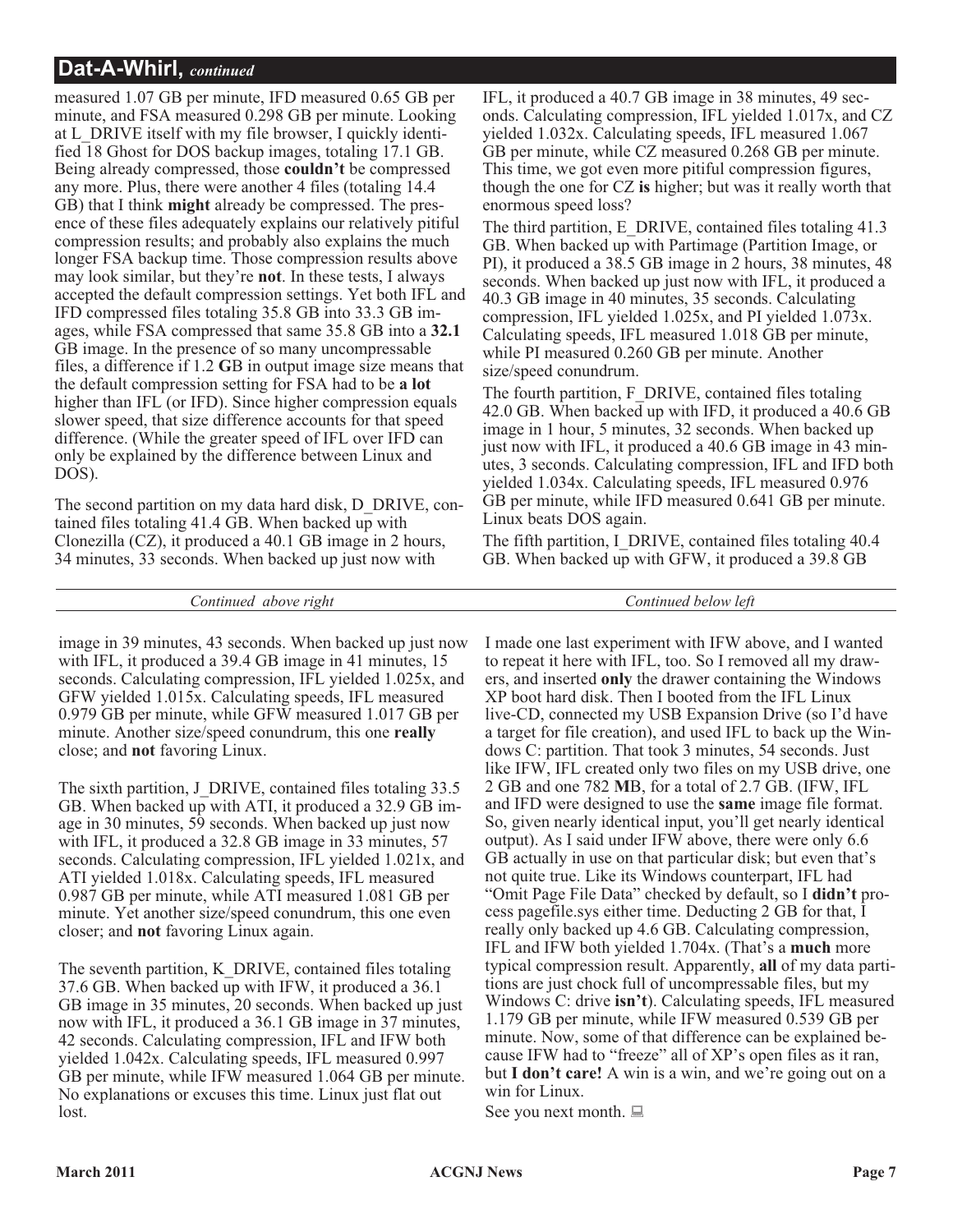### **IRS Affiliates Again Offer Free Online Filing**

#### *by Ira Wilsker*

It is again that time of year that we are receiving those dreaded W-2 and 1099 forms. This year due to a local holiday in Washington, DC, we actually have until April 18 to file, rather than the traditional April 15 that we have all come to approach with trepidation. The Sunday newspaper sale books, big box stores, and online retailers are rife with deals on tax preparation software, including big discounts, rebates, gift cards, package deals where the tax software is bundled with other software; one big box store is even offering the major tax software titles with a \$15 gift card and up to \$1200 worth of other non-tax software programs at deep discounts, many of which are "free after rebate" (read the details in the store carefully before the purchase!). The TV and newspaper are loaded with advertisements for commercial tax preparation services, and one local tax preparer has some poor soul standing for long hours on the street corner outside of his temporary store front location, wearing a foam Statue of Liberty costume, and carrying a sign touting the tax service.

Depending on our individual circumstances, we have a lot of options that we can utilize in order to complete this annual event. Many of us still choose to use the traditional pencil and paper method to fill in the blanks on what we hope is the correct tax form. Others have decided to use one of the many independent or franchised tax services that

spring up in retail stores or in vacant store fronts every spring, like mushrooms on my lawn after a heavy rain. Some choose to use the expertise of CPA's to prepare their taxes, while millions of others purchase commercial tax software to prepare their income taxes. Once again there is a free alternative available to millions of people to prepare their federal income taxes, and that is the FreeFile service offered by the 16 participating members of the IRS approved "Free File Alliance". For those who still desire to do their own tax calculations, there is also one additional IRS approved provider who offers simple online forms that can be filled in by the user, calculated by the user, and then e-filed, all for free.

Visitors to the IRS FreeFile website at *[freefile.irs.gov](http://freefile.irs.gov)* will find the process easy to navigate and use. According to the IRS, everyone, regardless of income and circumstances, is eligible to use at least some of the free online services. At the FreeFile website, the user follows three simple steps to prepare, calculate, and files his taxes. First, the IRS suggests that the user gathers last year's tax forms, as well as this year's (2010) W-2, 1099, and other tax statements. The IRS then requests that the user calculates his "AGI" or "Adjusted Gross Income" to determine which of the free services he is eligible for. Wikipedia defines AGI as the gross income " ... less allowances for personal exemptions

*Continued above right Continued below left*

and itemized deductions. Adjusted gross income is gross income less certain specific items." The reason for this preliminary determination is to determine the individual's eligibility for any or all of the 16 free online tax services. Individuals or families with an AGI of less than \$58,000 may be eligible for the free online tax services, while those with an AGI of more than \$58,000 can still use the free online forms to calculate their own taxes, and then use the free e-file service. According to the IRS, about 70% of all taxpayers are eligible for the free full-service online filing by having an AGI of less than \$58,000

The second step is to either select a FreeFile provider (if eligible), or to use the free online forms. A wizard is available to help the user select a free provider, or the user can select from the list provided by the IRS. The wizard asks a few questions to determine the proper provider, these questions being your age, your AGI, your state of residence, eligibility for an earned Income Credit (if known), and if you or your spouse earned pay from the military. Answering these few questions will present the eligible user with a list of IRS approved providers who will offer complete online tax calculations and e-filing services. For the eligible user who desires to manually select his provider of free federal tax services, many of the providers will have familiar names. Some of the best known providers of the free online tax service include H&R Block (Free federal online tax return preparation and e-file if your adjusted

gross income (AGI) is \$58,000 or less and you are age 51 or younger. This federal offer is valid in all states); TurboTax (Free federal online tax return preparation and e-file if your adjusted gross income (AGI) is \$31,000 or less or if you are active military with an AGI of \$58,000 or less or you qualify for the Earned Income Tax Credit. This federal offer is valid in all states); and TaxAct (Free federal online tax return preparation and e-file if your adjusted gross income (AGI) is \$58,000 or less and you are age 19 through 55. This federal offer is valid in all states). Other FreeFile providers have specific state residence requirements, military pay, other lower income requirements, or age requirements. All of the free providers use sophisticated tools and strategic online interviews to properly prepare the user's taxes, and perform all of the calculations. As long as the user accurately answers the online questions, and correctly enters the requested information, all 16 of the FreeFile providers will provide accurate results. It should be noted that while all 16 providers will likely do a satisfactory job completing federal tax forms, none of them will complete state tax forms for free; most of them will complete state tax forms for a fee, typically in the \$10 range, but the state fees do vary. The IRS has also compiled a list of the 22 states that have their own free filing services, and this list is available at *[freefile.irs.gov/get-more-information.html](http://freefile.irs.gov/get-more-information.html)*.

The third and final step is e-filing the tax return. All of the listed FreeFile providers will electronically file (e-file) the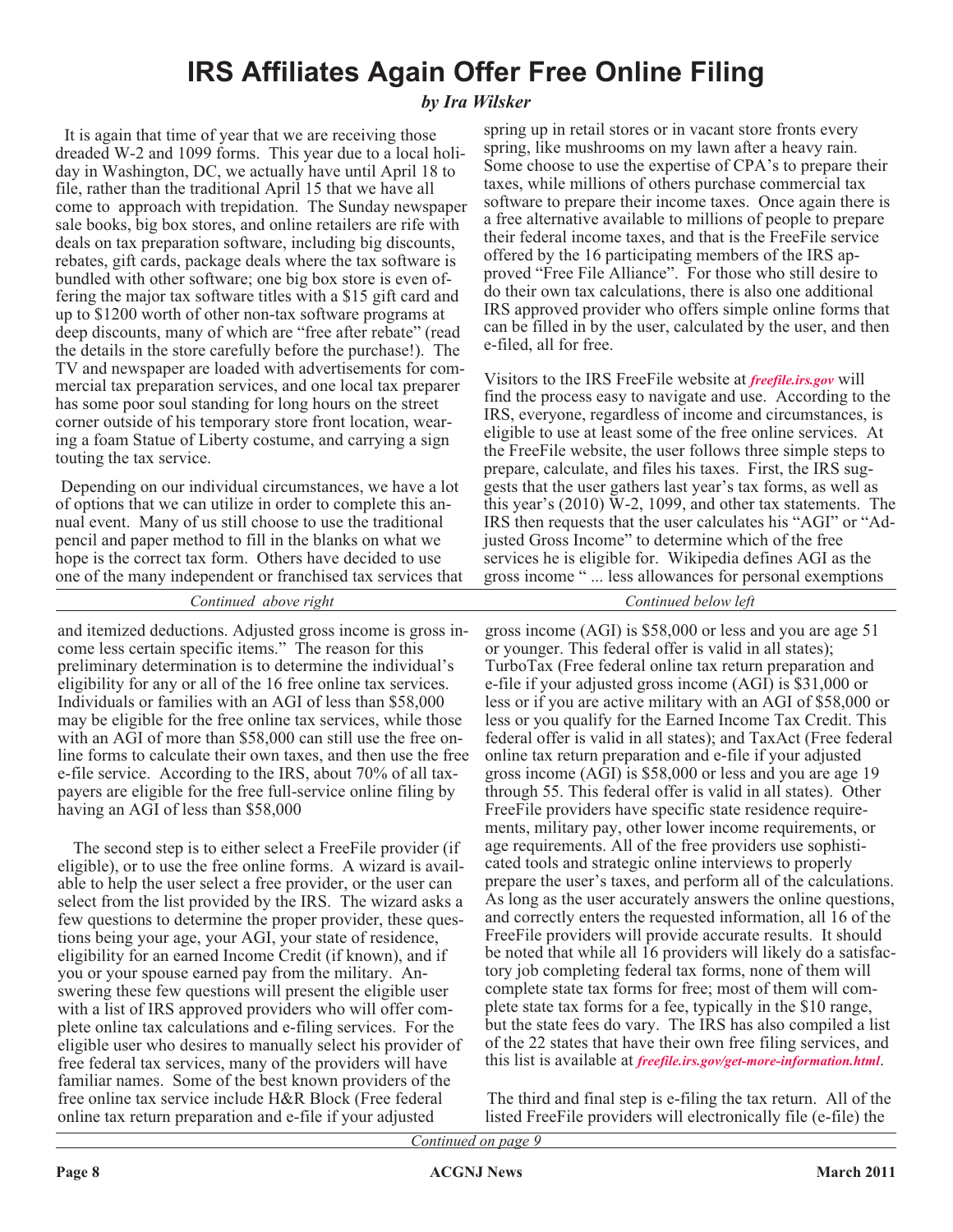#### **IRS Affiliates Again Offer Free Online Filing,** *continued*

completed tax return utilizing a secure encrypted system, directly with the IRS. A digital confirmation receipt is generated, and the user can track the progress of his refund, if a refund is due. the user can also print a copy of his completed tax forms for his own records. The user can optionally select to have his refund (if any) direct deposited into his existing bank or credit union account, which will be deposited much faster than waiting for a paper check in the mail. According to the IRS website, users who e-file and have a refund direct deposited can expect the refund to be posted to his account in as little as 10 days. If a balance is due the IRS, the user can select to pay the IRS directly by check or money order, or for a nominal fee to pay the IRS electronically online.

The IRS has set high standards for safety and security which the Free File Alliance participants are committed to abide by. According to the IRS, the user may want to use the FreeFile service (if eligible) because it is "Fast, Safe, and Free". According to the IRS, over 30 million taxpayers have taken advantage of the FreeFile system since its inception. Available 24 hours a day and seven days a week, the FreeFile system is readily accessible, easy to use, and can provide a valuable service to the taxpayer. An entire federal tax return can be prepared and sent to the IRS from the user's computer, without the need to go elsewhere or buy anything. The system is safe and secure, and can be used by those eligible at their convenience, but remembering the April 18 deadline. For those who are eligible, and about 70% of you are indeed eligible, this FreeFile service pro-

### **Hard Drives**

#### *Wil Wakely (wilw(at)adnc.com), Seniors Computer Group, California ([www.SCGsd.org](http://www.SCGsd.org))*

We all talk about the hard drives in our computers, of which most computers have at least one. But what is their history and how do they work? The first commercial hard drives by IBM appeared in 1956 with multiple disks 2 feet in diameter. Those ancient drives contained only 30MB of fixed data and 30MB of removable data, so they were called Winchester drives in honor of the historic 30/30 rifle.

What we have now are smaller cousins to those huge main-frame disks. They are constructed of thin aluminum or glass disks (platters), 3 ½" diameter, which are coated with a very thin layer of magnetic material. Similar to a record player's tone arm, a read/write (R/W) head at the end of an arm quickly moves across the platter surface and either magnetizes (writes) a tiny area or detects (reads) the magnetic polarity of the same area. The R/W head does not

*Continued above right Continued below left*

touch the disk and literally flies over the surface on a thin layer of air.

Any dust or dirt under the head can cause a crash, so the drive must be very clean and carefully sealed. A north magnetic pole might designate a 1, while a south pole would be a 0. These ones and zeros are later converted to numbers or letters.

The extremely tiny magnetized area locations on the disk are designated (addressed) by a Cylinder and Sector combination. Cylinders are numbered concentric circles on the disk similar to the grooves on an LP record. Sectors, also numbered, are short segments of each cylinder with each sector usually containing about 4KB of data. These cylinder/sector locations (addresses) are stored in a Table of Contents called the FAT (File Allocation Table) which identifies the location where each file is stored. A second copy of the FAT is also kept on the disk as insurance, because a corrupted FAT can't locate the file. Disaster!

The disks spin very fast, typically 7200 RPM, and the R/W head moves quickly to the address of the data, so data writing and retrieval is extremely fast, on the order of milliseconds. (300 MB/second) A file larger than 4KB must be stored in more than one sector or address. If these sectors are all stored in sequence on a single cylinder, one after the other, they can be read very quickly without moving the R/W head; however, if they are scattered all over the disk surface, the R/W head must take extra time to search for

them. They get scattered because some sectors are already full and other, empty ones that are located elsewhere on the disk must be used.

A scattered file is considered Fragmented. Defragmenting rewrites the file into one continuous string of sectors, which can then be read much faster. That's why periodically defragmenting your hard drive will speed up your computer.

On-board memory chips temporarily store (buffer) information to speed up R/W access.

Larger drives contain multiple platters and R/W heads, and faster disk rotation, improved R/W heads and better magnetic properties also improve speed and reliability. Read errors, which are bound to happen, are repaired by Error-correction codes written in each sector. Also, many other things happen quietly in the background to improve performance.

We now have 3 TB (terabyte) drives; want to guess what's coming next? For further info see:

#### *[http://en.wikipedia.org/wiki/Hard\\_disk\\_drive](http://en.wikipedia.org/wiki/Hard_disk_drive)*

Stay tuned.

*This article has been obtained from Articles2Go through FACUG with permission to reprint by non-profit, or other user groups with credit given to the author, the publication and the user group.*  $\Box$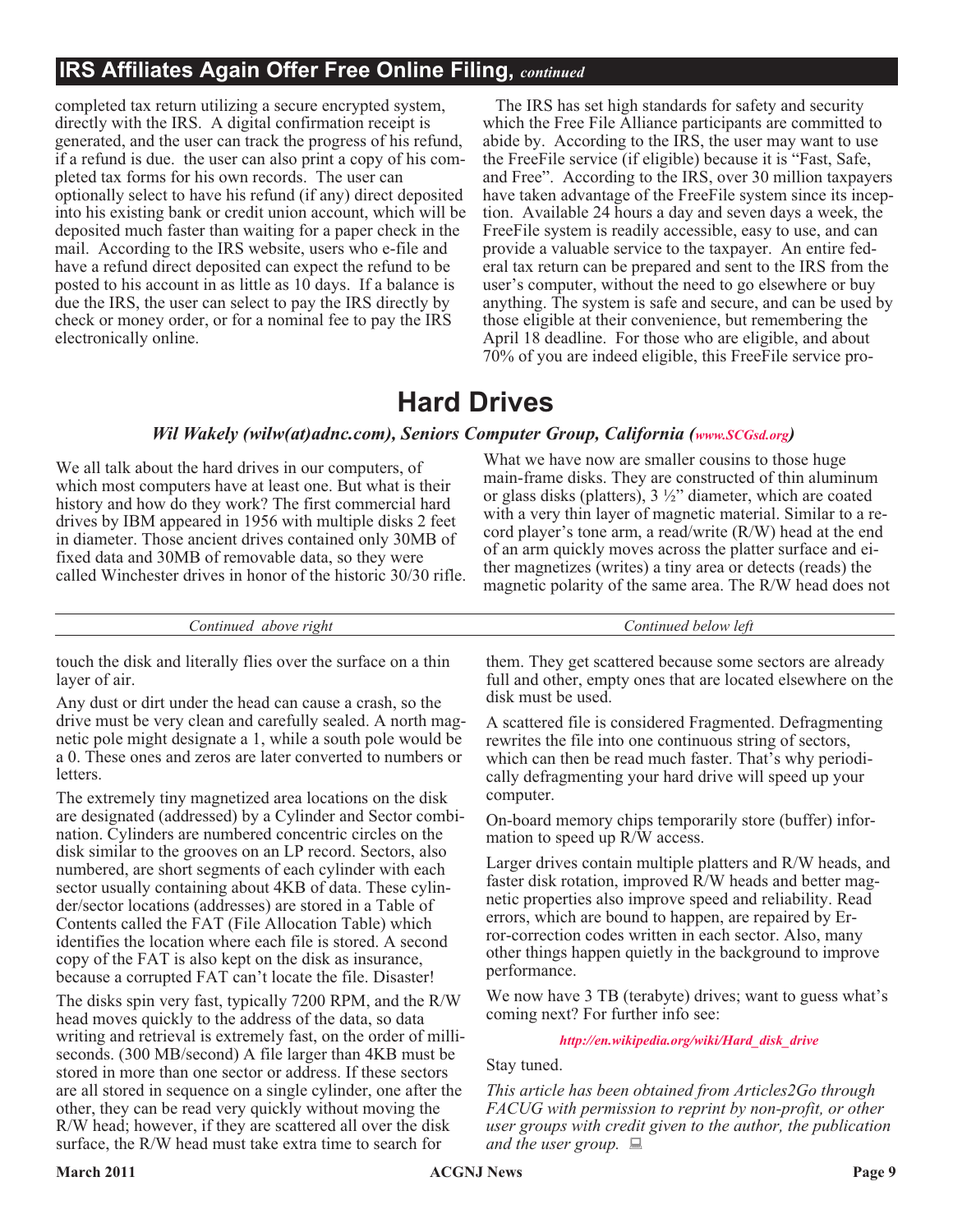### **Controlling System Restore**

#### *Vinny La Bash(vlabash (at) comcast.net), Sarasota Personal Computer Users Group, Inc. ( [www.spcug.org](http://www.spcug.org))*

Did a shareware application you were enamored of turn out to be an unmitigated disaster? Perhaps a device driver installation, system update or modification to a registry key went bad, and your system wandered into an alternate universe. Windows has a utility called System Restore that takes a picture, called a Restore Point, of your system before certain types of operations are started. System Restore is a very handy feature that allows you to go back in time to erase actions you have come to regret. If a problem occurs you can revert back to the way things were, and all is well again.

System Restore, for all its utility and convenience, has its drawbacks. Some argue that if there is not enough free disk space, System Restore will fail to create a restore point, so an unsuspecting person may discover that there is no restore point available when trying to put things back to normal. There is also no way to make a permanent restore point that will not get deleted after a time when automatic restore points need the disk space. This could be a predicament if a problem is intermittent.

It is possible that System Restore may be responsible for your disk drive running out of room. While today's super-sized drives make that less likely than a few years ago running out of disk space could still happen, especially if you load up your system with videos. You can reduce that likelihood even further by configuring System Restore properly.

The snapshots we talked about in the first paragraph are taken by a built-in program called the Volume Snapshot Service (VSS). There is no way to access this utility in the standard Windows Graphical Utility Interface (GUI). This means you can't get to it with a menu option. You need to open a Command Prompt window with elevated administrator privileges.

Click on the Start orb located down at the bottom left corner of your screen, select All Programs, and open the Accessories folder. Right click on the Command Prompt icon, and then select Run as Administrator from the menu. That will open up a Command Prompt window with enough authority to configure System Restore.

Before doing any configuration, let's take some time to understand how System Restore works. You can do this with the vssadmin tool. At the Command Prompt type *vssadmin* /? (Press Enter after typing a command.)

You see a list of all the commands supported by the utility.

(Note: Shadow copy = Restore Point)

Enter the command *vssadmin list shadows*

*Continued above right Continued below left*

This displays a list of all the restore points currently on the system. The list shadowstorage command displays the amount of disk drive space currently being used to store restore points, how much space is set aside to accommodate restore points, and the maximum permitted size for restore points.

To see what's available on your own system, at the Command Prompt type:*Vssadmin list shadowstorage*

Take a few minutes to understand the way the information is displayed. If there is enough free disk space you can store up to 64 restore points before Windows automatically starts deleting old restore points to accommodate new ones.

Making backups is an essential task, but there is no reason why Windows should be allowed to consume every available byte of storage with System Restore points. The default settings allow Windows to run amok but you can reset the maximum value with the resize shadowstorage command.

Here is an example:

*Vssadmin resize shadowstorage /for=c: /on=c: /maxsize = 12GB* The /for= switch specifies the disk drive where the storage space is to be resized.The /on= switch tells Windows where to save the Restore Point. The /maxsize= switch tells Windows how much space it can use for Restore Points.

If you don't specify a maximum size you are giving Windows permission to do anything it wants. The minimum size is 1GB. I have seen references stating that the minimum size can be as low as 300MB, but I could not verify that information.

After entering the resize command the system needs to be restarted to take effect. Configuring System Restore points won't solve every problem you may have with Windows, but it will give you more control of how Windows allocates resources.

*This article has been obtained from APCUG with the author's permission for publication by APCUG member groups; all other uses require the permission of the author (see e-mail address above).*  $\Box$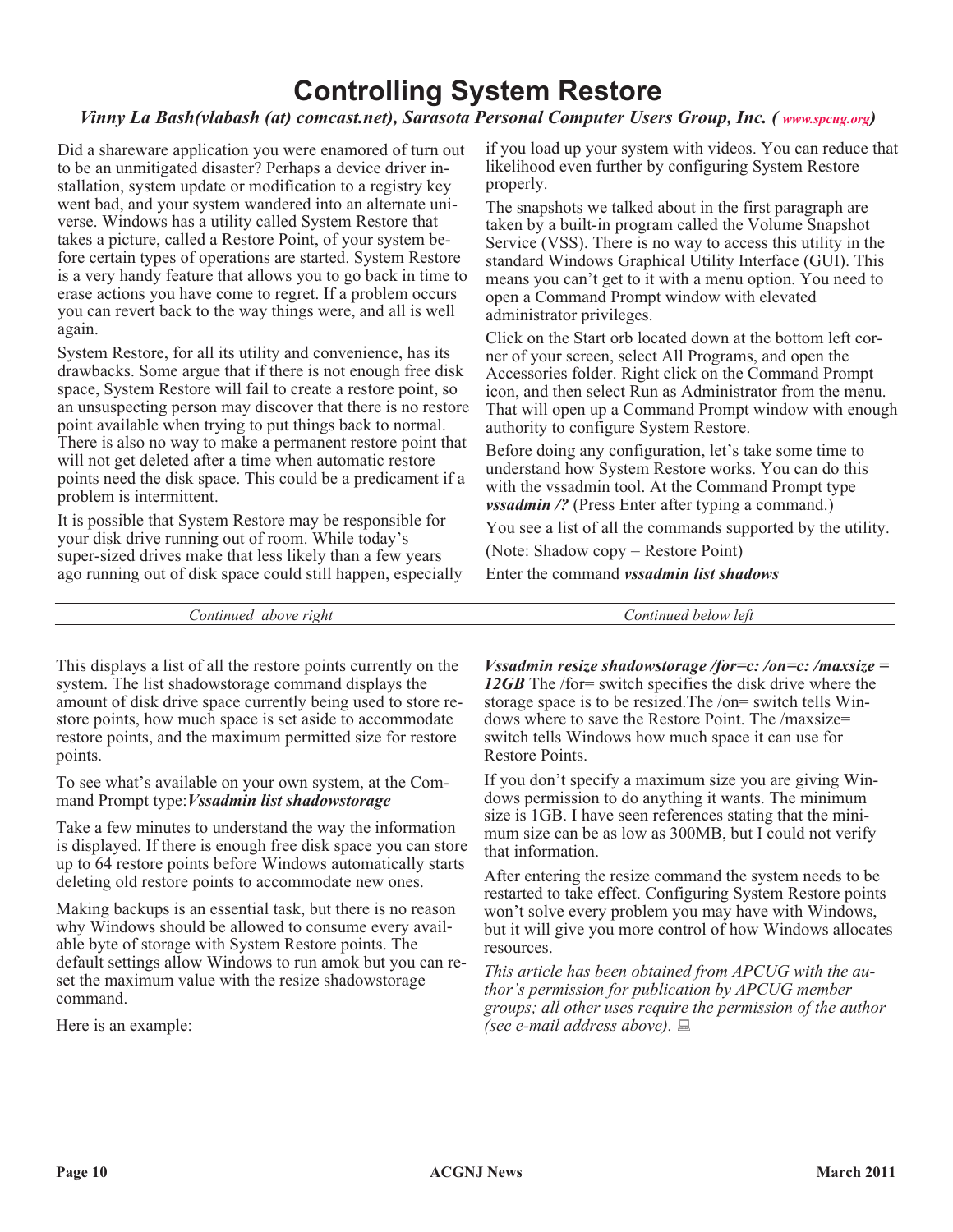### **MP3 Tag - A Useful Utility**

#### *Phil Sorrentino (president (at) spcug.org), Sarasota Personal Computer Users Group, ([www.spcug.org](http://www.spcug.org))*

As I have said in the past, "Utilities are usually small programs that are intended to do a specific task or a small range of tasks." And I have also directed you to the SPCUG Monitor Computer Buffet, where you can learn about various free utilities (and even find a website from where you can download the utility). However, keep in mind that when you download something from the internet, you could get something you were not expecting; so be very careful. With that said, I'd like to discuss a free utility that allows you to modify the MP3 Tag information that is used by MP3 players like Windows Media Player or iTunes.

The reason you might want to use an MP3 Tag utility is because these types of media players depend on the Tag information to organize the tunes they find in your music folders. If the Tag information is not what you expect, the tune will be put in a location that might make it difficult for you to find. It doesn't matter what the file name is, the tune will be put in a sequence depending on the Tag information, only. Is it "The Beatles", or "Beatles", "The Kingston Trio", or "Kingston Trio"? When I put all my tunes together, I found both versions of artist names. Also, sometimes the tune comes from a compilation of artists. In this case it probably goes into the "Various Artists" category, instead of the "artist's name" category.

MP3Tag is a free metadata editor that supports the MP3 audio format as well as many other formats such as AAC, FLAC, MPC, OGG, MP4, WMA, and others. It runs under Microsoft Windows XP and Vista (and probably Windows 7). MP3Tag allows the user to modify the ID3 tag data that is created along with the MP3 file when a tune is initially created, or ripped from a CD. It allows information such as the title, artist, album, track number, or other information about the audio portion of the file to be stored in the file itself. By the way, there are many MP3 Tagging utilities available, just Google MP3 Tag and you'll see all the possibilities.

This may be too much detail, but there are two unrelated versions of ID3: ID3v1 and ID3v2. (If this is too much detail, skip this paragraph entirely.) ID3v1 was the original attempt at capturing data about the tune. ID3v2 followed shortly after and is very different from the v1 version. ID3v2 is fairly complex, but suffice it to say that it includes all of the pertinent information, and then some, relating to the specific tune. ID3v2 has been modified and improved over the past few years and is currently at ID3v2.4. For those of you who asked "What the heck is metadata?, here is a brief discussion that comes from Wikipedia. Metadata (or sometimes metainformation) is "data about other data", of any sort in any media. An item of metadata may describe

#### *Continued above right Continued below left*

an individual datum, or content item, or a collection of data including multiple content items and hierarchical levels. In data processing, metadata provides information about, or documentation of, other data managed within an application or environment. This commonly defines the structure or schema of the primary data. For example, metadata would document data about data elements or attributes, (name, size, data type, etc.) and data about records or data structures (length, fields, columns, etc.) and data about data (where it is located, how it is associated, ownership, etc.). Metadata may include descriptive information about the context, quality and condition, or characteristics of the data. And there you have a description of metadata.

MP3Tag is very easy to use. First, I have created a folder called "FixThese" in my "MP3Music" folder, where I put any tunes that I think need to have their ID3 tags modified. Then I setup MP3Tag to use this folder. This way, I do my work in a specific folder so I don't upset anything in the folders that contain all my music. Also, it is easier to work with a folder that has a handful of files rather than thousands of tune files. (The folder to be used is setup by clicking "File" and then selecting "Change Directory", then navigating to the directory of your choice, "D:\MP3Music\FixThese" in this case.)

The MP3Tag window has two panes. The right-hand pane shows the files in the designated folder. The left-hand pane

shows each of the specific ID3 data items that can be modified. (By the way, default values can be setup for each of these items, but I have left the default to "keep", so that I preserve the values when a tune is selected. These default values can be setup in the Tools-Options-Tag Panel window.) When you select a tune in the right-hand pane, the appropriate values show up in the ID3 tag items on the left. Once the tune selection is made, the values on the left can be changed to your desired values. In the example shown above, the tune "Ventures – Hawaii Five-O.mp3" has been selected. The Title is "Hawaii Five-O – The Ventures" which is the file name. The title of the tune should be only "Hawaii Five-O", so I would change the title to be such. The Artist: name is "Various – Adult" which I would want to change to "Ventures", or possibly "The Ventures" if that is how you are referring to this artist. Other information such as Album, Year, and Track may be correct as indicated and will probably be left alone. Genre is an item that is not as well defined as the other tags and therefore I have found it to be less useful. Genre has some general meaning but the meanings may vary a lot from person to person. There are some fairly specific meanings for genre such as "Rock & Roll", "Country", "Classical", but many other meanings are in the grey areas such as "Popular" and "Easy Listening". If you want to employ this tag to any degree of usefulness, you'll have to make your own definitions and then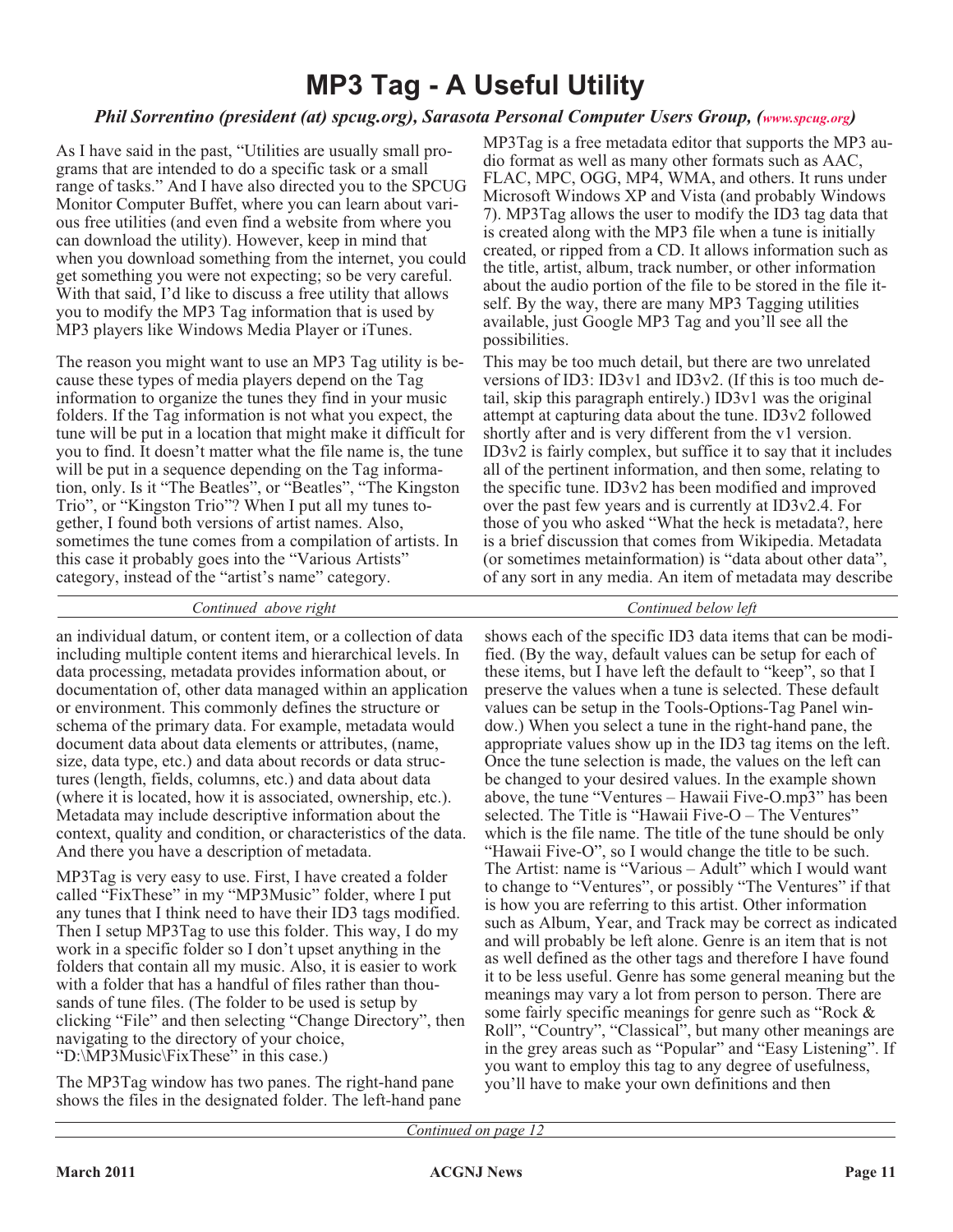#### **MP3 Tag**, *continued*

categorize all your tunes according to these definitions. Otherwise, you'll get whatever the recording studio used for their definitions of genres. After you are satisfied with the changes you have made, click "File" and then select "Save tag" or just click on the icon that looks like a floppy disk, to save the tag information with the tune.

MP3Tag is a useful utility if you are accumulating a large music collection and you have some specific ideas about how you would like the tunes to be organized. MP3Tag has a lot of additional features. I have described the ones that, I feel, are basic to organizing a music collection. Music collections have a way of growing in all directions and using an MP3 Tag utility is a way of controlling that growth.

*This article has been obtained from APCUG with the author's permission for publication by APCUG member groups; all other uses require the permission of the author (see e-mail address above).*  $\Box$ 

### **35th Anniversary Newsletter CD Now On Sale**



1985: June, July, August, September.  $\Box$ 

### **SIG News**

#### **C/C++ Programming**

*Bruce Arnold (barnold@blast.net) <http://www.blast.net/barnold>*

This is a forum for discussion of programming in general, beginning and intermediate level  $C, \tilde{C}^{++}, C$ -Win programming, hardware, algorithms, and operating systems. We demonstrate real programming in a non-intimidating way, presenting complete code for working programs in 3-5 sheets of paper. Sample code is posted on our Web page after each demonstration.

*February: (Jan.2011 cancelled program.*) HostShell - A Shell Program to Manipulate the HOSTS Virus and Spyware Protection. Object: To provide extra user features for the HOSTS file obtained from

*<http://www.mvps.org/winhelp2002/hosts.htm>*

The HOSTS file is part of the Internet software on all computers, but the standard file provides no extra protection. From Wikipedia: Specially crafted entries in the hosts file may be used to block online advertising, or the domains of known malicious resources and servers that contain spyware, adware, and other malware. The above web site provides a system that blocks approximately 20,000 bad web sites.

For details and sample code, visit our Website. *Our next meeting March 15.*  $\Box$ 

#### **Mobile Devices**

*Brenda Bell (mobdevsig@acgnj.org)*

The Mobile Devices SIG meets the second Wednesday of alternate months, 7:30PM at SPRS in Scotch Plains, NJ.

The Mobile Devices SIG focuses largely on curent-generation cellphones and smartphones (such as Blackberry, Android, iPhone) which bridge the gap between basic cell phones and traditional computers, and how they can help you manage and organize your life.

Our membership ranges from those who have recently acquired their first, basic cellphone to those who develop applications for today's modern smartphones, iPods, and ultraportable computers. While we expect to spend much of our time investigating the built-in features and specialized applications available to modern smartphones, if you bring your basic (or multimedia) cell phone, iPod, or other mobile device with questions on how to use it, where to find applications, or what features they have, we are always happy to help! Meet and greet and plan where this event goes. Bring all your ideas, PDAa, fancy phones, etc. *Our next meeting March* 9.  $\Box$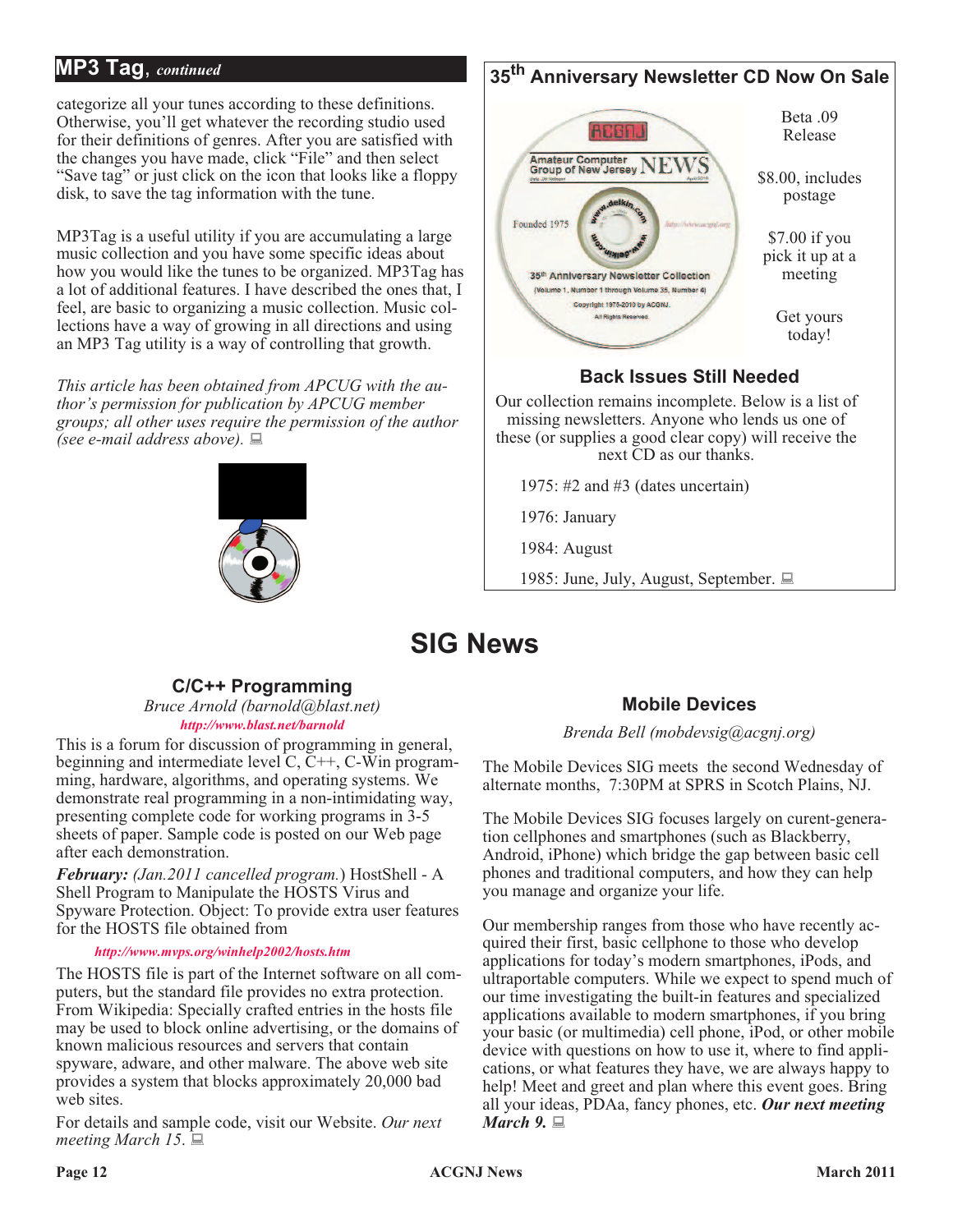#### **SIG News**, *continued*

#### **Layman's Forum**

Matt Skoda (som359@aol.com) *<http://www.acgnj.org/groups/laymans.html>*

*We meet on the second Monday of the month* (no meetings in July and August) to discuss issues of interest to noviceusers or those who are planning to get started in computing. Watch our Web page for updates and announcements.  $\Box$ 

#### **FireFox Activity**

*Firefox@acgnj.org*

This SIG is intended to be an open forum for **all** FireFox and Mozilla techniques and technologies, to encourage study and development of web sites of all kinds. All browsers will be considered and examined. All are encouraged to "think out of the box" about new web site design. All members and guests are invited to check out the design concepts and voice their opinion. *Next meeting, March 21*. $\Box$ 

#### **NJ Gamers**

*Gregg McCarthy (greggmajestic@gmail.com)*

*<http://www.NJGamers.com>*

#### *[www.lanparty.com](http://www.lanparty.com)*

**The next Friday Night Frag will be March 11, 6 p.m. to Saturday 12 noon — 18 hours for 5 bucks!**

BYOC - Bring your own computer

BYOF - Bring your own food.

and if you don't like sitting on metal chairs... BYO chair! $\Box$ 

#### **LUNICS (Linux/Unix)**

Andreas Meyer (lunics@acgnj.org)

*<http//www.acgnj.org/groups/lunics.html>*

LUNICS is a group for those who share an interest in Unix and similar operating systems. While we do quite a bit with Linux, we've also been known to discuss Solaris and BSD as well. We meet on the first Monday of the month at the Scotch Plains Rescue Squad. See the web page for directions and more information.

*Our next meetings March 7, April 4* :

#### **Window Pains**

John Raff (jraff@comcast.net)

#### *<http://www.acgnj.org/groups/winpains.html>*

Our intent is to provide members with Windows oriented application discussions, Microsoft and Linux style. Presentation to be directed to more heavy technological level of attendee, although newbies are welcomed.

*March* 18:

#### **Main Meeting**

*<http://www.acgnj.org/groups/mainmeet.html>*

*Mike Redlich (mike@redlich.net*)

#### **Web Dev**

Evan Willliams (ewilliams@collaboron.com)

This SIG is an open forum for all Website Development techniques and technologies, to encourage study and development of web sites of all kinds. All languages will be considered and examined. The current project is a CMS for the club. Anyone interested in starting a new project, come to the meeting and announce / explain. Provide as much detail as possible. WebDev should be an all-encompasing development and examination forum for all issues, applications, OS, languages and systems one can use to build Websites. We currently have two Web dev languages .NET and Java as SIGs but other langages and OS need to be investigated, examined and tested; Windows, Linux, UNIX, DEC, Vax, HP etc. Intel-PC, Motorola - MAC etc. *Our next meeting April 13.*  $\Box$ 

#### **Java**

Mike Redlich (mike@redlich.net) *<http://www.javasig.org>*

*February 8: Android 101 —* This month's meeting will feature Barry Burd providing a technical overview of Android. This presentation will cover fundamentals of the Android operating system, the app development lifecycle, and tools you can use to publish your app. We'll cover everything from Cupcake (Android 1.5) to Gingerbread (the brand-new Android 2.3) and beyond.  $\Box$ 

#### **Hardware Activity**

Mike Reagan (hardware@acgnj.org)

This group is dedicated to repairing, refurbishing and/or recycling older computers. Ten people attended the first meeting of the ACGNJ Hardware Activity; so there is still a market for this type of event. One guy came all the way from the Bronx! Although we looked at some of the older equipment stored in the back room, most of our time was spent in talking about past experiences and planning for the future. Hopefully, we can establish a viable long-term schedule of projects, and keep the interest of those who attended this inaugural meeting. If you have a hardware problem, bring it in and we can all help fix or demolish it. (no guarantees either way)

#### *Next meeting March 24*  $\Box$

#### **Investment Software**

Jim Cooper (jim@thecoopers.org)

#### *[http://www.acgnj.org/groups/sig\\_investment.html](http://www.acgnj.org/groups/sig_investment.html)*

The Investment SIG continues with presentations on how to use analysis programs TC2000 and TCNet. Large charts are presented on our pull down screen and illustrate the application of computer scans and formulas to find stocks for profitable investments. Technical analysis determines buy points, sell points and projected moves. Technical analysis can also be used on fundamentals such as earnings, sales growth, etc. We're no longer focusing on just Telechart -- if you are using (or interested in) Tradestation, eSignal, VectorVest -- or just in learning how to select and use charting and technical analysis, come join us !!

#### *Our next meetings: March 10.*  $\Box$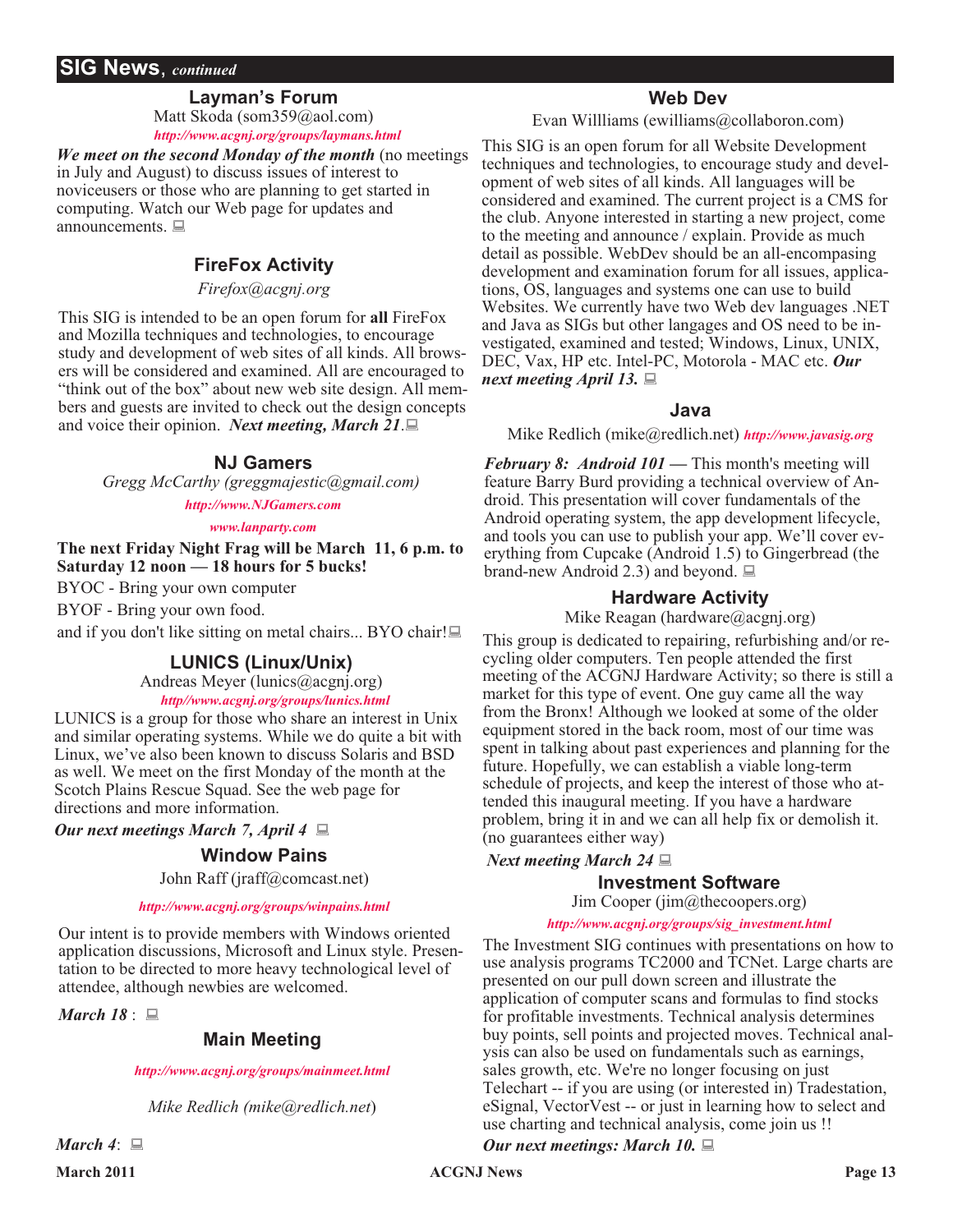### **Guru Corner**

If you need help with any of the technologies listed below, you can call on the person listed. Please be considerate and ca

### **Discount Computer Magazine Price List**

**As described by the DealsGuy**

| ou can call on the person listed. Please be considerate and |                          |              |                                                                                                                               | 1 <sub>yr</sub> |       | $2 \text{ yr}$ 3 yr |  |
|-------------------------------------------------------------|--------------------------|--------------|-------------------------------------------------------------------------------------------------------------------------------|-----------------|-------|---------------------|--|
| ll before 10 PM.                                            |                          |              | <b>Computer Games</b>                                                                                                         | \$10.95         | 20.95 | 29.95               |  |
|                                                             | <b>Software</b>          |              | <b>Computer Gaming World</b>                                                                                                  | 14.95           | 28.95 | 41.95               |  |
|                                                             |                          |              | Computer Shopper1                                                                                                             | 16.97           | 32.95 | 47.95               |  |
| <b>HTML</b>                                                 | Mike Redlich             | 908-246-0410 | Dr. Dobbs Journal                                                                                                             | 15.95           | 30.95 |                     |  |
|                                                             | Jo-Anne Head             | 908-769-7385 | Mac Addict                                                                                                                    | 10.97           |       |                     |  |
| ColdFusion                                                  | Jo-Anne Head             | 908-769-7385 | Mac Home Journal                                                                                                              | 15.97           | 29.97 |                     |  |
|                                                             |                          |              | Mac World                                                                                                                     | 12.95           |       |                     |  |
| <b>CSS</b>                                                  | Frank Warren             | 908-756-1681 | Maximum PC                                                                                                                    | 9.95            | 18.95 | 27.95               |  |
|                                                             | Jo-Anne Head             | 908-769-7385 | Microsoft System Journal                                                                                                      | 21.95           | 39.95 |                     |  |
| Java                                                        | Mike Redlich             | 908-246-0410 | PC Gamer                                                                                                                      | 12.95           |       |                     |  |
|                                                             |                          |              | PC Magazine (22/44/66 Issues)                                                                                                 | 25.97           | 48.95 | 68.95               |  |
| $C++$                                                       | <b>Bruce Arnold</b>      | 908-735-7898 | PC World                                                                                                                      | 16.95           |       |                     |  |
|                                                             | Mike Redlich             | 908-246-0410 | Wired                                                                                                                         | 6.00            | 12.00 | 17.00               |  |
| ASP                                                         | Mike Redlich             | 908-246-0410 | These prices are for new subscriptions and renewals. All<br>orders must be accompanied by a check, cash or Money              |                 |       |                     |  |
| Perl                                                        | John Raff                | 973-560-9070 | Order. Make payable to Herb Goodman, and mail to:                                                                             |                 |       |                     |  |
|                                                             | Frank Warren             | 908-756-1681 | Herb Goodman, 8295 Sunlake Drive, Boca Raton,<br>FL 33496                                                                     |                 |       |                     |  |
| <b>XML</b>                                                  | Mike Redlich             | 908-246-0410 | Telephone: 561-488-4465, e-mail: hgoodman@prod-                                                                               |                 |       |                     |  |
| Genealogy                                                   | Frank Warren             | 908-756-1681 | igy.net<br>Please allow 10 to 12 weeks for your magazines to start.                                                           |                 |       |                     |  |
| Home Automation Frank Warren                                |                          | 908-756-1681 | For renewals you must supply an address label from your<br>present subscription to insure the correct start of your re-       |                 |       |                     |  |
|                                                             | <b>Operating Systems</b> |              | newal. As an extra service I will mail a renewal notice                                                                       |                 |       |                     |  |
| Windows 3.1                                                 | <b>Ted Martin</b>        | 732-636-1942 | about 4 months prior to their expiration date. I carry more<br>than 300 titles at excellent prices — email for prices. $\Box$ |                 |       |                     |  |

#### **ACGNJ MEMBERSHIP APPLICATION**

Sign up online at http://www.acgnj.org/membershipApplication.html and pay dues with PayPal.

|                                |                                          | <b>Dues</b>                                                                       |                                                                                                                                                                                                                                          |                |                                    |
|--------------------------------|------------------------------------------|-----------------------------------------------------------------------------------|------------------------------------------------------------------------------------------------------------------------------------------------------------------------------------------------------------------------------------------|----------------|------------------------------------|
|                                | <b>US/CANADA</b>                         |                                                                                   |                                                                                                                                                                                                                                          | <b>STUDENT</b> | <b>SENIOR CITIZEN</b><br>(Over 65) |
| Year                           | \$25                                     |                                                                                   |                                                                                                                                                                                                                                          | \$20           | \$20                               |
| 2 Years                        | \$40                                     |                                                                                   |                                                                                                                                                                                                                                          |                |                                    |
| 3 Years                        | \$55                                     |                                                                                   |                                                                                                                                                                                                                                          |                | \$45                               |
|                                | Mail this application and your check to: |                                                                                   |                                                                                                                                                                                                                                          |                |                                    |
|                                |                                          | AMATEUR COMPUTER GROUP OF NEW JERSEY, INC., P.0. BOX 135, SCOTCH PLAINS, NJ 07076 |                                                                                                                                                                                                                                          |                |                                    |
|                                |                                          | New Member <b>On Renewal</b> □ Address Change                                     |                                                                                                                                                                                                                                          |                |                                    |
|                                |                                          | <b>First Name Example 2.2 Last Name Last Name</b>                                 |                                                                                                                                                                                                                                          |                | Phone                              |
| Mailing Address <b>Mailway</b> |                                          |                                                                                   |                                                                                                                                                                                                                                          |                | E-Mail                             |
|                                |                                          | <b>State Example</b>                                                              | Zip <sub>p</sub> and the set of the set of the set of the set of the set of the set of the set of the set of the set of the set of the set of the set of the set of the set of the set of the set of the set of the set of the set of th |                | URL                                |
|                                |                                          | What topics would you like to see covered at club meetings?                       |                                                                                                                                                                                                                                          |                |                                    |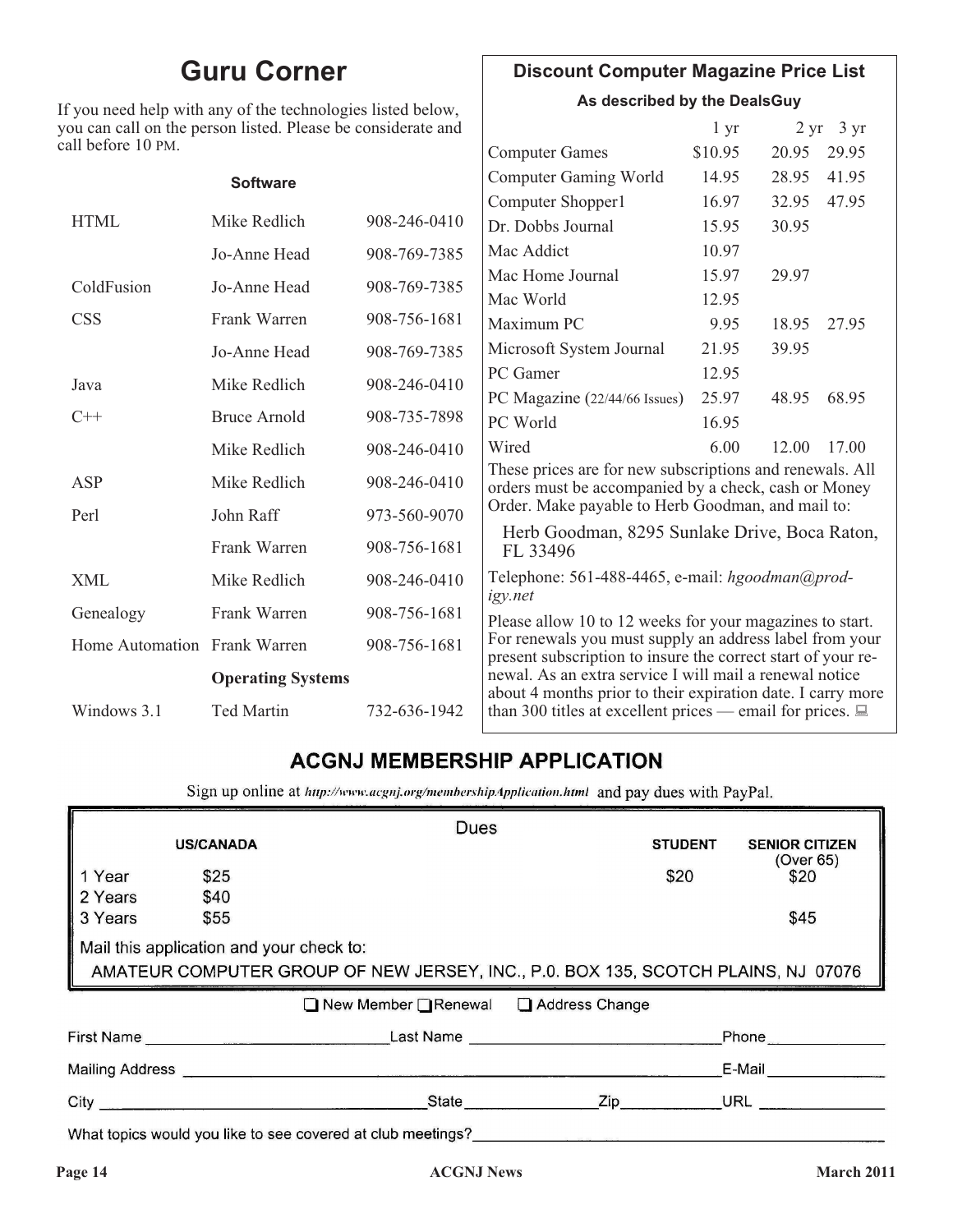| <b>Other Local Computer Groups</b>                                                                                                                                      |                                                                                                                                                           |                                                                                                                                                                      |  |
|-------------------------------------------------------------------------------------------------------------------------------------------------------------------------|-----------------------------------------------------------------------------------------------------------------------------------------------------------|----------------------------------------------------------------------------------------------------------------------------------------------------------------------|--|
| <b>Princeton Macintosh User Group:</b> 7:15 pm 2nd<br>Tuesday, Jadwin Hall, A-10, Washington Rd,<br>Princeton, $(609)$ 252-1163, www.pmug-nj.org                        | Linux Users Group in Princeton: 7 pm, 2nd<br>Wednesday, Lawrence Branch Mercer Library,<br>Rt#1 & Darrah Lane, Lawrence NJ<br>http://www.lugip.org        | New York PC: 3rd Thurs, 7 pm, PS 41, 116 W<br>11th St. For info call hotline, (212) 533-NYPC,<br>http://www.nypc.org                                                 |  |
| <b>Computer Education Society of Philadelphia:</b><br>Meetings & Workshops at Jem Electronics, 6622<br>Castor Ave, Philadelphia PA. www.cesop.org/                      | <b>Brookdale Computer Users Group:</b> 7 pm, 3rd<br>Friday, Brookdale Community College, Bldg<br>MAN Rm 103, Lincroft NJ. (732)-739-9633.<br>www.bcug.com | NJ Macintosh User Group: 8 pm, 3rd Tuesday,<br>Allwood Branch Library, Lyall Rd, Clifton NJ.<br>$(201) 893 - 5274$ http://www.njmug.org.                             |  |
| PC User Group of So. Jersey: 2nd Mon., 7 pm,<br>Trinity Presb. Church, 499 Rt 70 E, Cherry Hill,<br>NJ. L. Horn, (856) 983-5360<br>http://www.pcugsj.org                | Hunterdon Computer Club: 8:30 am, 3rd Sat,<br>Hunterdon Medical Center, Rt 31, Flemington NJ.<br>www.hunterdoncomputerclub.org. (908)<br>995-4042.        | NY Amateur Computer Group: 2nd Thurs, 7<br>pm, Rm 806 Silver Bldg, NYU, 32 Waverly Pl,<br>NYC.http://www.nyacc.org                                                   |  |
| Morris Micro Computer Club: 7 pm 2nd Thurs.,<br>Morris County Library, Hanover Ave, Morristown<br>NJ, (973) 267-0871.<br>http://www.morrismicro.com                     | Central Jersey Computer Club: 8 pm, 4th Fri-<br>day, Rm 74, Armstrong Hall, College of NJ. Rich<br>Williams, (609) 466-0909.                              | <b>NJ PC User Group:</b> 2nd Thurs, Monroe Rm at<br>Wyckoff Public Library, 7 pm. Maureen Shannon,<br>$(201)$ 853-7432, www.njpcug.org                               |  |
| Philadelphia Area Computer Society: 3rd Sat, 12<br>noon Main Meeting, groups 8 am-3 pm. Upper<br>Moreland Middle School, Hatboro PA. (215)<br>764-6338. www.pacsnet.org | NJ Computer Club: 6:15 pm, 2nd Wednesday ex-<br>cept Jul & Aug, North Branch Reformed Church,<br>203 Rt 28, Bridgewater NJ. http://www.njcc.org           | Princeton PC Users Group: 2nd Monday,<br>Lawrenceville Library, Alt Rt 1 & Darrah Lane,<br>Lawrenceville, Paul Kurivchack (908) 218-0778,<br>http://www.ppcug-nj.org |  |

| <b>Classified</b>                                                                                                                                                   | <b>Radio and TV Programs</b>                                                                                                                                                                                                  |
|---------------------------------------------------------------------------------------------------------------------------------------------------------------------|-------------------------------------------------------------------------------------------------------------------------------------------------------------------------------------------------------------------------------|
| <b>FREE TO MEMBERS.</b> Use our clas-<br>sified ads to sell off your surplus computer                                                                               | <b>Computer Radio Show, WBAI</b><br>Amold<br>Glenside Rd<br>99.5 FM, NY, Wed. 8-9 p.m.<br>Auditorium                                                                                                                          |
| stuff. Send copy to Classified, ACGNJ<br>NEWS, P.O. Box 135, Scotch Plains NJ<br>07076 or e-mail to the editor,<br><i>bdegroot@ptd.net.</i> Classified ads are free | <b>Software</b><br>Review,<br><b>The</b><br>LEXA A3<br>Learning Channel, Saturday<br>178<br>$10-10:30$ p.m.                                                                                                                   |
| to members, one per issue. Non-members<br>pay \$10. Send check payable to ACGNJ<br>Inc. with copy. Reasonable length, please.                                       | On Computers, WCTC 1450<br>1.5.22<br>AM, New Brunswick, Sunday<br>Echo<br>Queen<br>1-4 p.m. To ask questions call<br>Diner<br>$(800)$ 677-0874.                                                                               |
| <b>Groups</b>                                                                                                                                                       | Borlo Ave<br>Cantro<br><b>PC Talk, Sunday from 8 p.m. to</b><br><b>Term Rd</b><br>Scotch Plain<br>10 p.m., 1210 AM Philadelphia.<br>Rescue Sound<br><b>Ext1 135</b><br>1800-876-WPEN, Webcast<br>at http://www.pctalkweb.net. |

#### *<http://www.apcug.net>*

#### **Directions to Meetings at Scotch Plains Rescue Squad, 1916 Bartle Ave., Scotch Plains NJ**

#### **From New York City or Northern New Jersey**

Take Route 1&9 or the Garden State Parkway to US 22 Westbound.

#### **From Southern New Jersey**

Take Parkway north to Exit 135 (Clark). Stay on left of ramp, follow circle under Parkway. Bear right to Central Avenue; follow to Westfield and under RR overpass. Left at light to North Avenue; follow to light in Fanwood. Right on Martine (which becomes Park Ave). Right on Bartle Ave in middle of shopping district.Scotch Plains Rescue Squad (2-story brick) is located on the right. Do not park in the row next to the building — you'll be towed.

#### **From I-78 (either direction)**

Take exit 41 (Scotch Plains); follow signs to US 22. Turn right at light at bottom of hill and use overpass to cross Rt. 22. Follow US 22 Westbound directions.

#### **From US 22 Westbound**

Exit at Park Avenue, Scotch Plains after McDonalds on the right, diagonally opposite Scotchwood Diner on the left, immediately before the overpass. After exiting, turn left at the light and use overpass to cross US 22. Bear right at bottom of ramp to continue south on Park Avenue. Turn left at the second light (a staggered intersection). Scotch Plains Rescue Squad (2-story brick) is on the right. Do not park in the row next to the building — you'll be towed. We meet on the second floor, entering by the door at the right front of the building.

 $\begin{matrix} \diagup \quad \diagup \quad \quad \diagdown \quad \quad \quad \end{matrix}$ 

#### **From Western New Jersey**

Take US 22 Eastbound to the Park Avenue exit. The exit is about a mile past Terrill Road and immediately past the overpass. Exit onto Park Avenue South and follow the directions above to the Rescue Squad building.  $\Box$